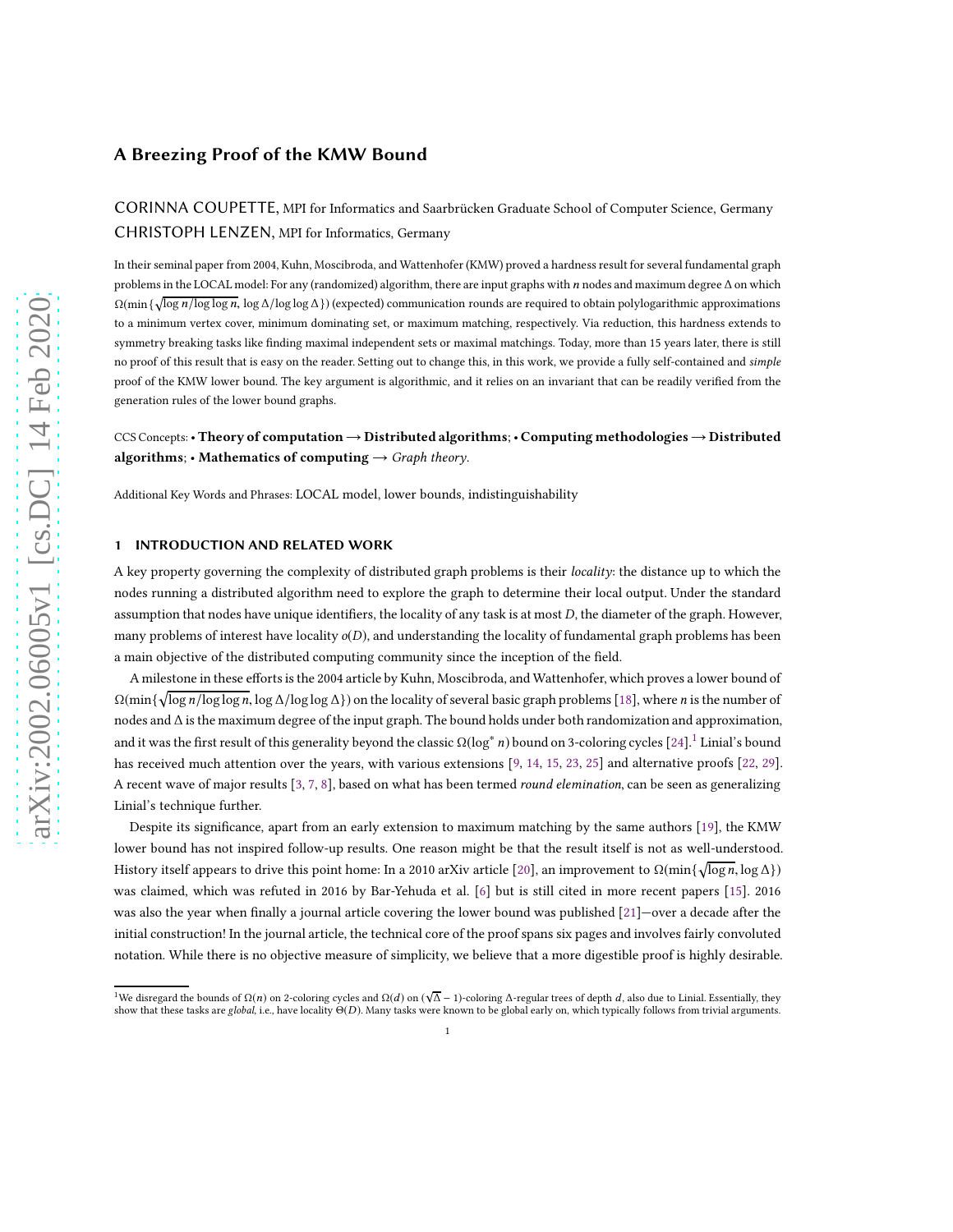#### Our Contribution

In this work, we present a novel proof of the KMW bound. Our main contribution is to replace the heart of the argument, showing that certain nodes have indistinguishable k-hop neighborhoods, with a proof based on an algorithmic invariant. Our algorithm constructs the graph isomorphism between the nodes' neighborhoods, where the key observation is that a simple invariant is sufficient to overcome the main obstacle, referred to by Kuhn et al. as the "critical path." This results in a much shorter and more straightforward argument proving the intuition that the respective graph is crafted "just right" to ensure that the relevant nodes' views are indistinguishable up to distance k. Our second contribution is a fully self-contained and easily accessible presentation of the proof. Ideally, a single pass through the paper should suffice to understand the full reasoning, without reliance on statements shown elsewhere. We hope that this provides a solid foundation for future work that may extend the KMW result.

#### Further Related Work

The KMW bound applies to fundamental graph problems that are locally checkable in the sense of Naor and Stockmeyer [\[25](#page-16-6)]. Balliu et al. give an overview of the known time complexity classes for such problems [\[4](#page-16-15)], extending a number of prior works [\[11](#page-16-16)[–13\]](#page-16-17), and Suomela surveys the state of the art attainable via constant-time algorithms [\[28\]](#page-16-18). Bar-Yehuda et al. provide algorithms that compute  $(2 + \varepsilon)$ -approximations to minimum (weighted) vertex cover and maximum (weighted) matching in  $O(\log \Delta/\epsilon \log \log \Delta)$  and  $O(\log \Delta/\log \log \Delta)$  deterministic rounds, respectively [\[5,](#page-16-19) [6](#page-16-13)], demonstrating that the KMW bound is tight when parametrized by ∆ even for constant approximation ratios. For symmetry breaking tasks, the classic algorithm by Panconesi and Rizzi [\[26\]](#page-16-20) to compute maximal matchings and maximal independent sets in  $O(\log^* n + \Delta)$  deterministic rounds has recently been shown to be optimal for a wide range of parameters [\[3\]](#page-16-8).

## **Overview**

After introducing basic graph theoretical concepts and notation in Section [2,](#page-1-0) we define the lower bound graphs in Section [3.1.](#page-3-0) We infer the order and the maximum degree of these graphs in Section [3.2,](#page-4-0) and prove the indistinguishability of certain nodes assuming high girth in Section [3.3.](#page-7-0) To ensure that lower bound graphs with high girth exist, we construct such graphs with low girth in Section [4.1](#page-12-0) and lift them to high girth in Section [4.3](#page-14-0) with the help of regular graphs introduced in Section [4.2.](#page-12-1) We derive the KMW bound for polylogarithmic approximations to a minimum vertex cover in Section [5.](#page-15-0) Extensions of the KMW bound to other graph problems can be found in the appendix.

#### <span id="page-1-0"></span>2 PRELIMINARIES

The main implications of the KMW construction are lower bounds on the running time of algorithms in the LOCAL model of computation [\[27](#page-16-21)]. However, these bounds follow from purely graph theoretic properties of the structure. Hence, we confine our presentation to these properties and refer the reader to [\[27\]](#page-16-21) for a discussion of the LOCAL model.

The basic notation used in this work is summarized in Table [1](#page-2-0) (p. [3\)](#page-2-0); unless otherwise specified, all our graphs are finite and simple. The key notion used to show that a graph problem is difficult to solve (exactly or approximately) for a k-round distributed algorithm is the k-hop indistinguishability of nodes' neighborhoods. Intuitively, this means that an algorithm examining the graph up to distance  $k$  from two nodes  $v$  and  $w$  will observe identical topologies around  $v$  and  $w$ , respectively. In the following, we formalize this concept.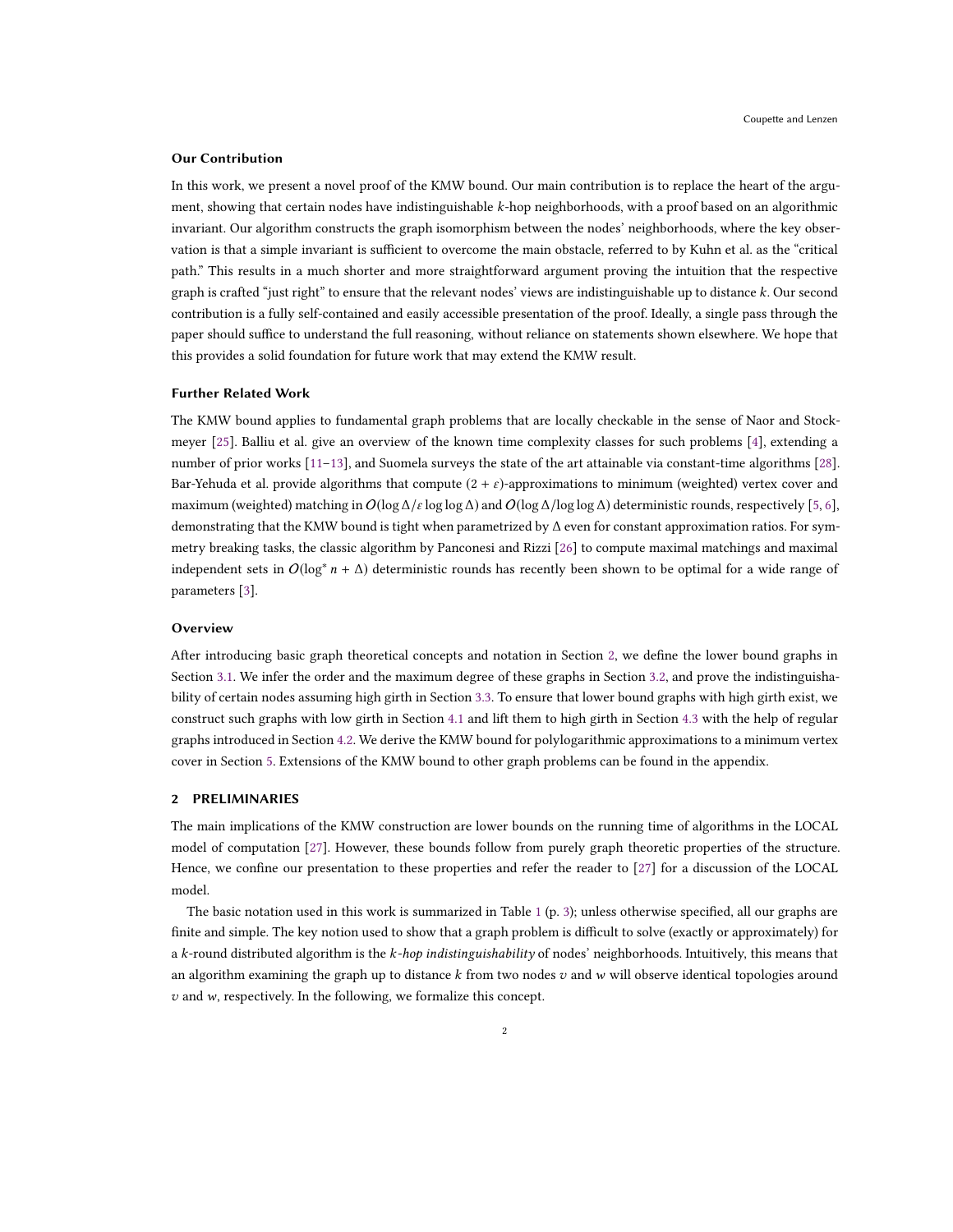<span id="page-2-1"></span>Definition 2.1 (k-hop neighborhood  $\Gamma^k_G(v)$ ). The k-hop neighborhood of a node  $v$  in  $G$  is the set of nodes at distance at most k from  $v$  (not including  $v$  itself), i.e.,  $\Gamma^k(v) := \{ w \in V(G) \mid d(v, w) \leq k, v \neq w \}.$ 

<span id="page-2-0"></span>

| Symbol                                                                                                             | Definition                                                                                                                                              | Meaning                                                |  |
|--------------------------------------------------------------------------------------------------------------------|---------------------------------------------------------------------------------------------------------------------------------------------------------|--------------------------------------------------------|--|
|                                                                                                                    | $[k] := \{i \in \mathbb{N} \mid i \leq k\}$                                                                                                             | Set of positive integers not larger than $k$           |  |
|                                                                                                                    | $[k]_0 := \{i \in \mathbb{N}_0 \mid i \leq k\}$                                                                                                         | Set of nonnegative integers not larger than $k$        |  |
|                                                                                                                    | $G := (V(G), E(G))$                                                                                                                                     | Graph G with node set $V(G)$ and edge set $E(G)$       |  |
|                                                                                                                    | $G[S] := (S, E[S]), E[S] := \{\{v_i, v_j\} \in E \mid v_i, v_j \in S\}$                                                                                 | Subgraph of G induced by $S \subseteq V(G)$            |  |
|                                                                                                                    | $n_G :=  V(G) $                                                                                                                                         | Number of nodes in $G$ (order of $G$ )                 |  |
|                                                                                                                    | $m_G :=  E(G) $                                                                                                                                         | Number of edges in $G$ (size of $G$ )                  |  |
|                                                                                                                    | $\Gamma_G(v) := \{ w \in V(G) \mid \{ v, w \} \in E(G) \}$                                                                                              | Neighborhood of $v$ in $G$ (as a node set)             |  |
| $\delta_G(v) :=  \Gamma_G(v) $                                                                                     |                                                                                                                                                         | Degree of $v$ in $G$                                   |  |
|                                                                                                                    | $\Delta_G := \max \{ \delta(v) \mid v \in V(G) \}$                                                                                                      | Largest degree of a node $v \in V(G)$                  |  |
|                                                                                                                    | $p_G(u, w) := (\{v_0, v_1\}, \{v_1, v_2\}, \ldots, \{v_{k-1}, v_k\}),$                                                                                  | Path from $u$ to $w$ in $G$                            |  |
|                                                                                                                    | $v_0 = u$ , $v_k = w$ , $\{v_i, v_j\} \in E \forall i, j \in [k]_0 : j = i + 1, v_i \neq v_j$                                                           |                                                        |  |
|                                                                                                                    | $d_G(u, w) := \min\{i \mid \exists p(u, w) :  p(u, w)  = i\}$                                                                                           | Distance between node $u$ and node $w$ in $G$          |  |
|                                                                                                                    |                                                                                                                                                         | ( $\infty$ if there exists no path between u and w)    |  |
|                                                                                                                    | $d_G(u, e) := \min\{i \mid \exists w, p(u, w):  p(u, w)  = i \land e \in p(u, w)\}\$                                                                    | Distance between node $u$ and edge $e$ in $G$          |  |
|                                                                                                                    |                                                                                                                                                         | ( $\infty$ if there exists no path between u and e)    |  |
|                                                                                                                    | $g_G := \min\{i > 0 \mid \exists v, p(v, v):  p(v, v)  = i\}$                                                                                           | Girth of G (length of its shortest cycle)              |  |
|                                                                                                                    | $\Gamma_{\!\!G}^k(v) := \{ w \in V(G) \mid d(v, w) \leq k, v \neq w \}$                                                                                 | k-hop neighborhood of a node $v$ in $G$ ,              |  |
|                                                                                                                    |                                                                                                                                                         | not including v itself ( $\rightarrow$ Definition 2.1) |  |
|                                                                                                                    | $G^k(v) := G[\Gamma^k(v) \cup \{v\}] \setminus \{e \in E(G) \mid d(v, e) > k\}$                                                                         | k-hop subgraph of a node $v$ in $G$ ,                  |  |
|                                                                                                                    |                                                                                                                                                         | including v itself ( $\rightarrow$ Definition 2.2)     |  |
|                                                                                                                    | $G_1 \subseteq G_2 : \Leftrightarrow V(G_1) \subseteq V(G_2) \wedge E(G_1) \subseteq E(G_2)$                                                            | Subgraph relationship between $G_1$ and $G_2$          |  |
|                                                                                                                    | $G_1 \cong G_2 : \Leftrightarrow \exists \phi : V(G_1) \to V(G_2)$ bijective s.t. $\{v, w\} \in E(G_1) \Leftrightarrow \{\phi(v), \phi(w)\} \in E(G_2)$ | Graph isomorphism between $G_1$ and $G_2$              |  |
| Table 1. General notation used in this work (subscript or parenthesized G may be omitted when clear from context). |                                                                                                                                                         |                                                        |  |

Assuming that nodes do not know their direct neighbors at the start, the topology discoverable by a k-round algorithm corresponds to the following definition:

<span id="page-2-2"></span>Definition 2.2 (k-hop subgraph  $G^k(v)$ ). The k-hop subgraph of a node  $v$  in  $G$  is the subgraph induced by  $v$  and its  $k$ -hop neighborhood, restricted to the edges at distance at most  $k$  from  $v$ , i.e.,

$$
G^{k}(v) = G[\Gamma^{k}(v) \cup \{v\}] \setminus \{e \in E(G) \mid d(v, e) > k\}.
$$

A k-round algorithm in the LOCAL model can be interpreted as a function from k-hop subgraphs to local outputs:

Definition 2.3 (k-round distributed algorithm). A k-round distributed algorithm  $\mathcal A$  is a function mapping k-hop subgraphs  $G^k(v)$ , labeled by unique node identifiers (and potentially some local input), to local outputs. For a randomized algorithm, nodes are also labeled by (sufficiently long) strings of independent, unbiased random bits.

Intuitively, two nodes in a graph are indistinguishable to a k-round distributed algorithm if and only if these nodes see identical topologies within  $k$  hops (including identical inputs). This intuition is formalized by the following definition:

<span id="page-2-3"></span>Definition 2.4 (k-hop indistinguishability in G). Two nodes v and w in G are indistinguishable to a k-round algorithm (*k*-hop indistinguishable) if and only if their *k*-hop subgraphs (labeled by inputs) are isomorphic, i.e.,  $G^k(v) \cong G^k(w)$ .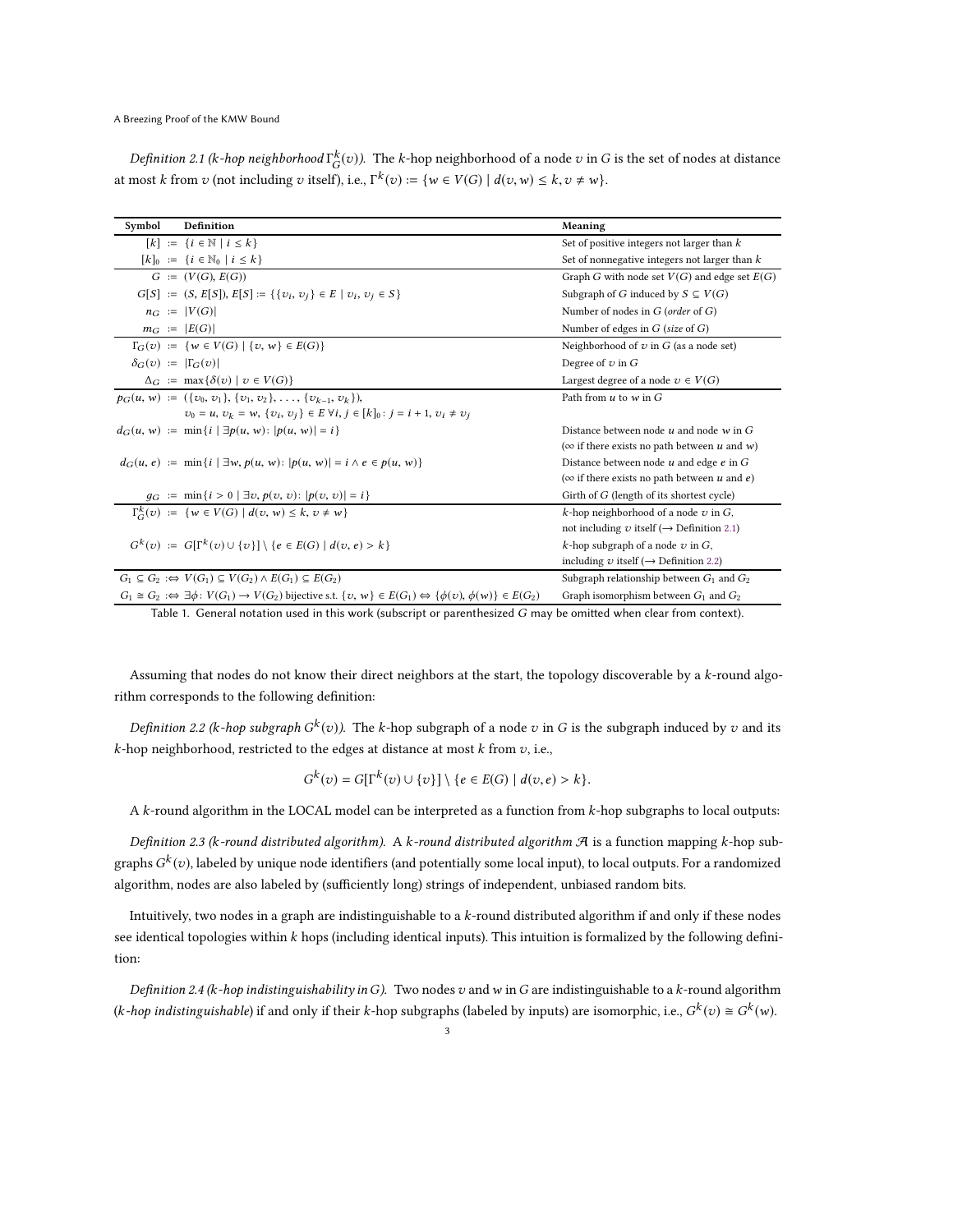Note that Definition [2.4](#page-2-3) (p. [3\)](#page-2-3) disregards the node identifiers, which can be chosen uniformly at random. Furthermore, no known application of the construction has inputs.

# 3 CLUSTER TREES

The Cluster Tree (CT) is the main gadget in the derivation of the KMW bound. For  $k \in \mathbb{N}$ , Kuhn et al. define a structure  $CT_k$  and graphs  $G_k$  conforming to this structure that are particularly hard to handle for (deterministic or randomized) distributed algorithms. We refer to the structure  $CT_k$  as the Cluster Tree skeleton (CT skeleton) and to the graphs  $G_k$  as the Cluster Tree graphs (CT graphs); together, they constitute the CT as a concept.

CT graphs trade off between conflicting goals:

- (1) Only a small fraction of nodes should participate in optimal solutions for, e.g., a minimum vertex cover.
- (2) A large fraction of nodes should be  $k$ -hop indistinguishable from such "important" nodes.

To satisfy these requirements, the CT pursues a two-level strategy: In a first step, the macro-level structure of the CT graph family is defined. This is achieved by the CT skeleton, which already contains enough information for us to reason, inter alia, about node indistinguishability in CT graphs-provided we assume that these graphs are locally tree-like, i.e., have girth  $q \ge 2k + 1$ . In a second step, the micro-level structure of the CT graphs is designed within the constraints laid out by the CT skeleton. Here, special effort goes into crafting CT graphs that meet the girth constraint.

## <span id="page-3-0"></span>3.1 Definition

CT skeletons specify the macro-level structure with which the CT graphs must comply. For  $k \in \mathbb{N}$ ,  $CT_k$  dictates the connectivity pattern of  $G_k$ . It does not, however, establish the precise adjacency relationships between nodes in  $G_k$ , nor does it fix their exact number.

 $CT_k$  is a tree whose vertices, termed *clusters*, represent independent sets of nodes in  $G_k$ . A pair of complementary directed labeled edges between clusters  $C_i$  and  $C_j$ , which we collectively refer to as an *arc* and denote as  $\langle (C_i,x_i),(C_j,x_j)\rangle$ for  $x_i, x_j \in \mathbb{N}$  (where the order of the tuples in the angular brackets does not matter), indicates that the clusters are connected as a biregular bipartite graph. Here, the edge labels  $x_i$  and  $x_j$  show how many neighbors a node from cluster  $C_i$  has in cluster  $C_j$ , and vice versa.<sup>[2](#page-3-1)</sup> We also say that  $C_i$  is connected to  $C_j$  via outgoing label  $x_i$ .

For a given k,  $CT_k$  has  $k + 2$  levels, numbered from 0 to  $k + 1$ , where we refer to the level of a cluster C as  $l(C)$ , and 0 is the lowest level. For all k,  $CT_k$  has exactly one cluster on level 0, referred to as the root cluster  $C_0$ . Clusters with more than one neighboring cluster are internal clusters (with cluster position internal); all other clusters are leaf clusters (with cluster position leaf). We call nodes in internal clusters internal nodes and nodes in leaf clusters leaf nodes.

Given a parameter  $\beta \ge 2(k + 1)$ ,<sup>[3](#page-3-2)</sup> the structure of  $CT_k$  is defined inductively. The base case for the construction is  $CT_1$ , which consists of four clusters and three arcs:

Definition 3.1 (The trunk CT<sub>1</sub>). CT<sub>1</sub> = (C<sub>1</sub>,  $\mathcal{A}_1$ ), where

 $C_1 := \{C_0, C_1, C_2, C_3\}$  and  $\mathcal{A}_1 := \{ \langle (C_0, \beta^0), (C_1, \beta^1) \rangle, \langle (C_0, \beta^1), (C_2, \beta^2) \rangle, \langle (C_1, \beta^0), (C_3, \beta^1) \rangle \}.$ 

 $CT_1$  has two internal clusters:  $C_0$  and  $C_1$ . We refer to these clusters as *core clusters*, and to nodes in one of the core clusters as core nodes. Figure [1](#page-4-1) (p. [5\)](#page-4-1) shows  $CT_1$  in its hierarchical and flat representations, where we write x for an arc label  $\beta^x$  (i.e., we represent arc labels by their logarithms) to reduce visual clutter. In the flat representation, arc

<sup>&</sup>lt;sup>2</sup>Since we are dealing with biregular bipartite graphs, one edge label in an arc can be inferred from the other. We keep both labels because this simplifies<br>later parts of our exposition (as does the representation of an

<span id="page-3-2"></span><span id="page-3-1"></span> $^3$ In [\[18,](#page-16-0) [21\]](#page-16-14),  $\beta$  is referred to as  $\delta$ . We deliberately avoid  $\delta$  because it is usually used to denote the degree of a node in a graph.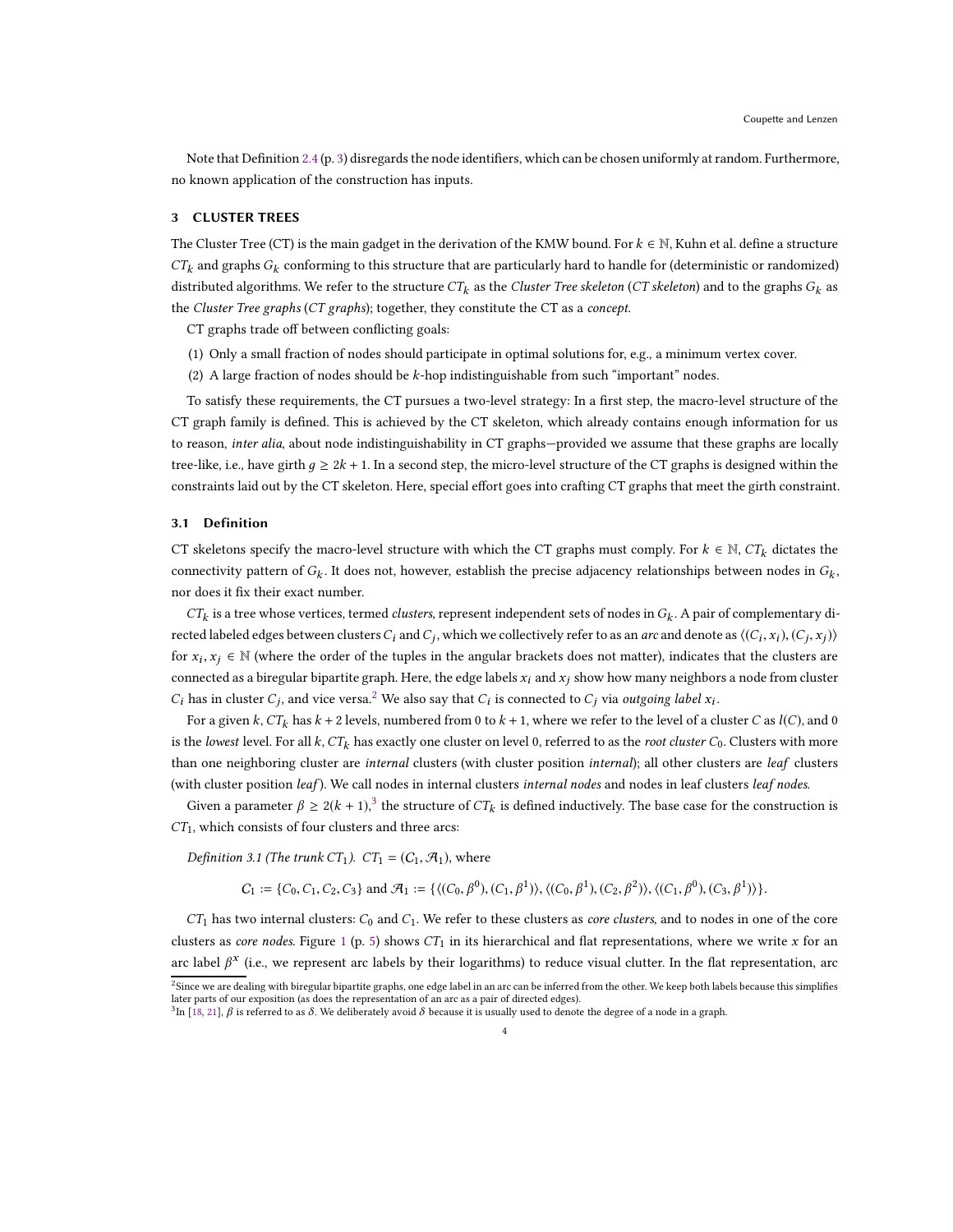<span id="page-4-1"></span>A Breezing Proof of the KMW Bound



Fig. 1. Representations of  $CT_1$  (shaded by cluster sizes; darker means smaller). Cluster shapes indicate cluster position (internal or leaf); core clusters are depicted with bold frame. Arc labels are to be read as exponents of the parameter  $\beta$ .

labels are presented like port numbers of a networking device on the undirected edges incident to the clusters that are connected by the arc.

Based on  $CT_{k-1}$ , for  $k \geq 2$ ,  $CT_k$  is grown as follows.

<span id="page-4-2"></span>Definition 3.2 (Growth rules for  $CT_k$  given  $CT_{k-1}$ ).

- (1) To each internal cluster  $C_i$  in  $CT_{k-1}$ , attach a new neighboring cluster  $C'_i$  via an arc  $\langle (C_i, \beta^k), (C'_i, \beta^{k+1}) \rangle$ . We call such added leaf clusters branch instantiation clusters.
- (2) To each leaf cluster  $C_i$  in  $CT_{k-1}$  that has  $\beta^q$  neighbors in its parent cluster, add k neighboring clusters  $C'_i$  with arcs  $\langle (C_i, \beta^p), (C'_i, \beta^{p+1}) \rangle$  for all  $p \in [k]_0 \setminus \{q\}$ . We call such added leaf clusters *branch consolidation clusters*.

To illustrate the growth process, the hierarchical and flat representations of  $CT_2$  as well as a flat representation of  $CT_3$  are given in Figure [2](#page-5-0) (p. [6\)](#page-5-0). For readability, the labels of the arcs connecting the newly added clusters in  $CT_3$  to the rest of the CT skeleton are omitted in the drawing. By construction, they are such that every internal cluster has outgoing labels  $\{\beta^i \mid i \in [3]_0\}$ , and if a leaf cluster C is connected to an internal cluster C' with label  $\beta^i$  outgoing from C', then C has outgoing label  $\beta^{i+1}$ .

The arc constraints enforce that the new leaf clusters lie on the level above their parent clusters (and hence, are drawn below their parent clusters in hierarchical representations), and that all leaf clusters of  $CT_{k-1}$  are internal clusters in  $CT_k$ . Furthermore, by construction, all nodes in internal clusters of  $CT_k$  have degree  $\sum_{i=0}^k \beta^i$ , and all nodes in branch instantiation clusters have degree  $\beta^{k+1}$ . The number of neighbors for nodes in a branch consolidation cluster, however, depends on the labels of the arc connecting that cluster to the rest of  $CT_{k}$ .

To express whether two nodes are in the same cluster in  $CT_k$  without having to specify unique identifiers for all clusters, and to facilitate the exposition, we equip each node in  $G_k$  with a cluster identity:

*Definition 3.3 (Cluster identity C*(*v*)). Given a node *v* in a CT graph  $G_k$ , we refer to its cluster in  $CT_k$  as its *cluster identity*, denoted as  $C(v)$ . For example, for  $v_0 \in C_0$  and  $v_1 \in C_1$ , we have  $C(v_0) = C_0$ ,  $C(v_1) = C_1$ , and  $C(v_0) \neq C(v_1)$ .

## <span id="page-4-0"></span>3.2 Order and Maximum Degree of Cluster Tree Graphs

First, we determine the number of clusters on each level of  $CT_{k}$ .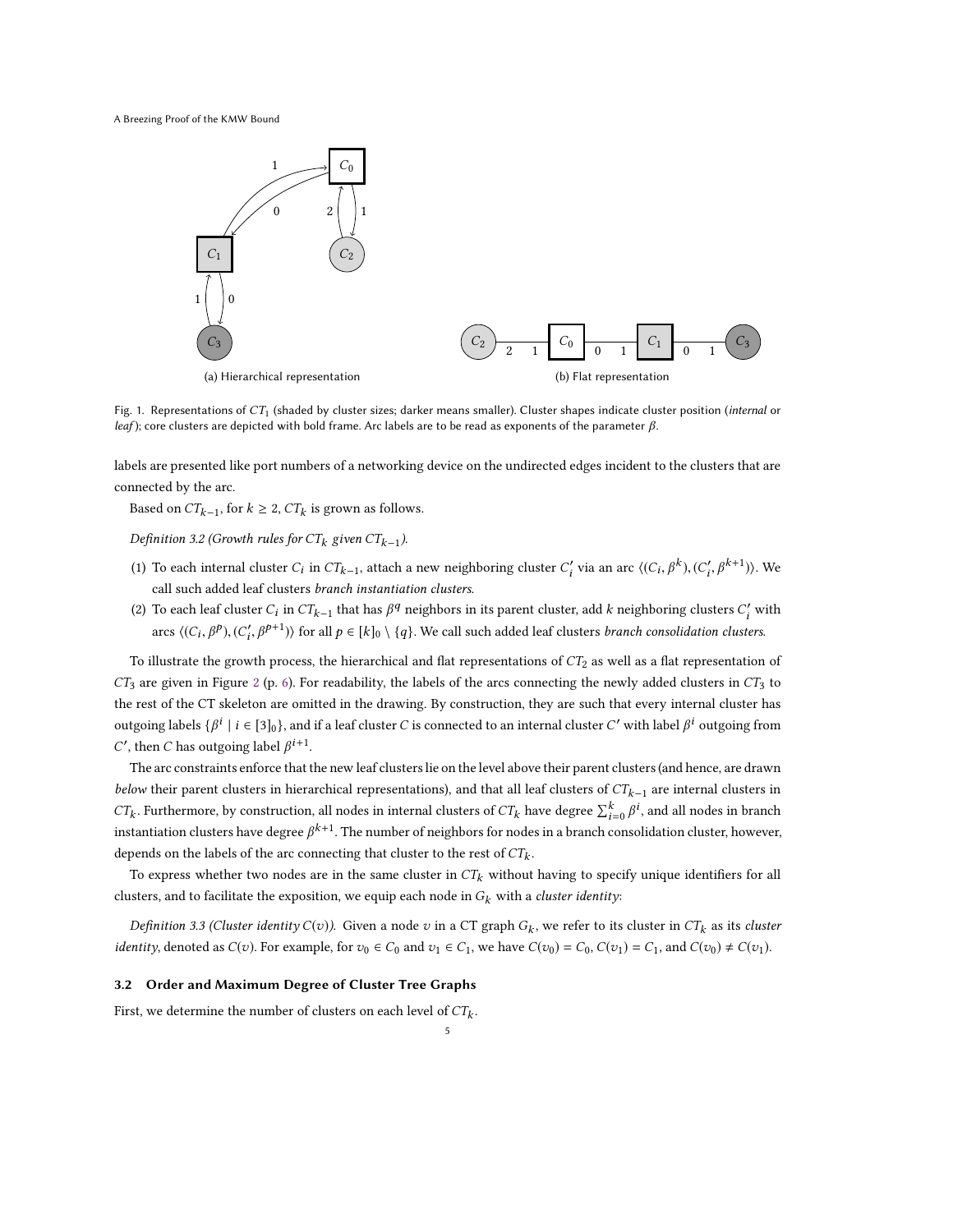Coupette and Lenzen

<span id="page-5-0"></span>

(d) Flat representation of  $CT_3$  (colored by cluster types)

Fig. 2. Representations of  $CT_2$  and  $CT_3$ . Cluster shapes correspond to cluster position (internal or leaf); core clusters depicted with bold frame. Arc labels are to be read as exponents of the parameter  $\beta$ .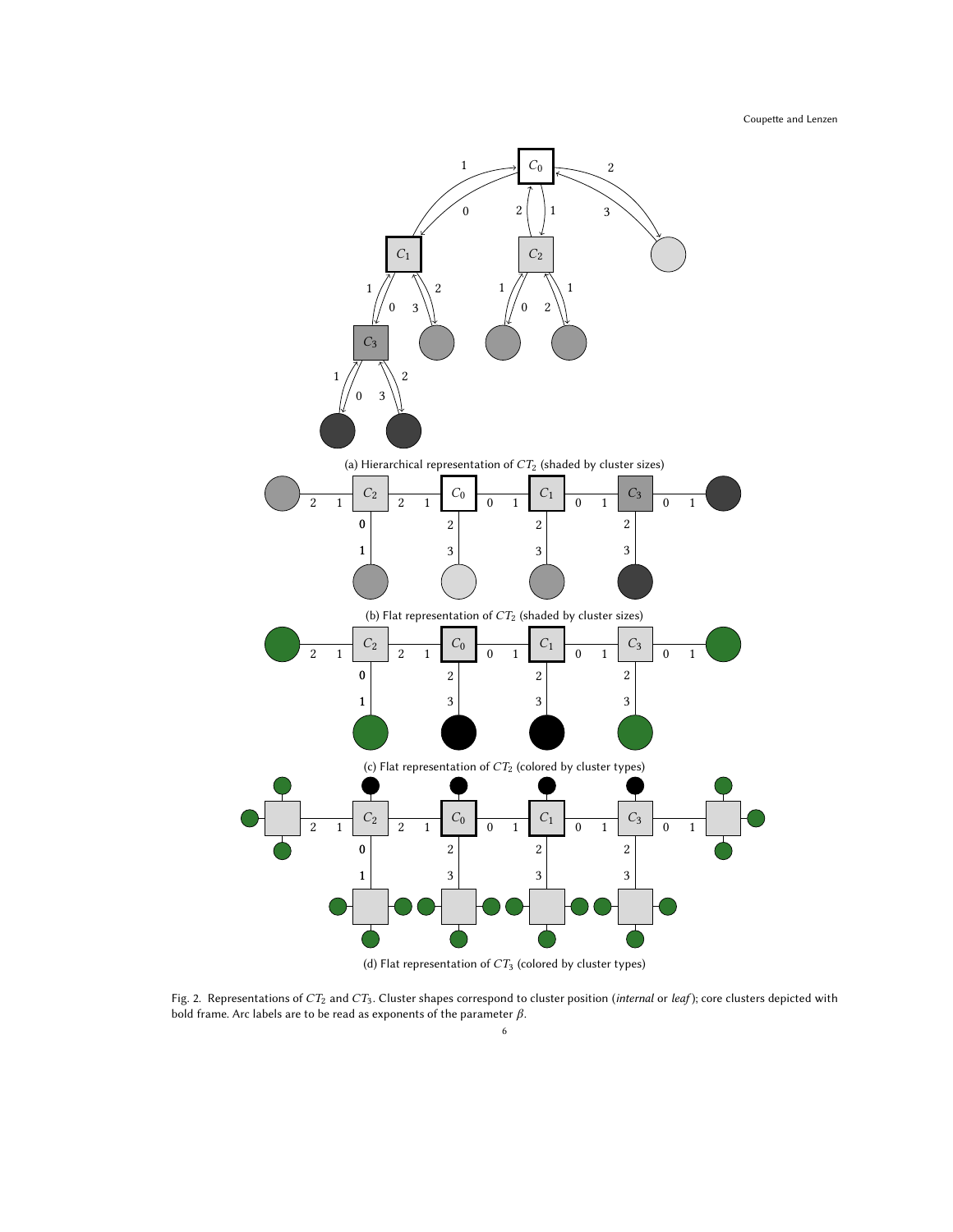<span id="page-6-1"></span>THEOREM 3.[4](#page-6-0) (ORDER OF CT SKELETONS BY LEVEL). For  $k \in \mathbb{N}$ , the number of clusters  $n_C$  on level  $l \in \mathbb{N}_0$  in  $CT_k$  is<sup>4</sup>

$$
n_C(k, l) = \begin{cases} 1 & l = 0 \\ \frac{k!}{(k-l+1)!} \cdot (k-l+2) & 1 \le l \le k+1 \\ 0 & l > k+1. \end{cases}
$$

PROOF. Observe that for  $l = 1$ ,  $\frac{k!}{(k-l+1)!} \cdot (k-l+2) = k+1$ . We now proceed by induction on k. For  $k = 1$ , we have one cluster on the zeroth level, two clusters on the first level, and one cluster on the second level, as illustrated in Figure [1](#page-4-1) (p. [5\)](#page-4-1). Since  $n_C(1, 0) = 1$ ,  $n_C(1, 1) = \frac{1!}{1!} \cdot 2 = 2$ ,  $n_C(1, 2) = \frac{1!}{0!} \cdot 1 = 1$ , and  $n_C(1, l) = 0$  for all  $l > 2$ , the claim holds for the base case, i.e., for  $k = 1$  and all l, the number of clusters on a level l in  $CT_k$  is given by the formula stated above.

Therefore, assume that the claim holds for some  $k$ , i.e., in  $CT_k$ , the number of clusters on level  $l$  is given by  $n_C(k, l)$ . Due to the arc constraints, which enforce that all new leaf clusters lie on the level above their parent clusters, the number of clusters on the zeroth level always remains one. Since the cluster on the zeroth level is an internal cluster already in CT<sub>1</sub>, it is an internal cluster also in CT<sub>k</sub>, and by growth rule [1,](#page-4-2) exactly one cluster is added on the level above the zeroth level when transitioning to  $CT_{k+1}$ . Therefore, if  $CT_k$  has  $k + 1$  clusters on the first level,  $CT_{k+1}$  has  $k + 2$  clusters on the first level. Furthermore, new clusters are added only on levels at most one above already existing clusters, so if  $CT_k$  has no clusters on levels above  $k + 1$ ,  $CT_{k+1}$  has no clusters on levels above  $k + 2$ . With these observations, for  $l = 0$ ,  $l = 1$ , and  $l > k + 1$ , the number of clusters on level l in  $CT_{k+1}$  is given by the formula stated in the theorem.

For the remaining levels, i.e., levels l with  $1 < l \leq k + 1$ , observe that by the growth rules of  $CT_k$ , all clusters present on level l in  $CT_k$  are guaranteed to be internal clusters in  $CT_{k+1}$ , with  $k + 1$  children on level  $l + 1$ , and these child clusters are the only clusters on level  $l + 1$ . Thus, for  $k, l \geq 1$ , the number of clusters satisfies the recurrence relation

$$
n_C(k + 1, l + 1) = (k + 1) \cdot n_C(k, l).
$$

By the inductive hypothesis, we have for l with  $1 \le l \le k + 1$  that  $n_C(k, l) = \frac{k!}{(k-l+1)!} \cdot (k-l+2)$ . Therefore,

$$
n_C(k+1,l+1)=(k+1)\cdot n_C(k,l)=\frac{(k+1)!}{(k-l+1)!}\cdot (k-l+2)=\frac{(k+1)!}{((k+1)-(l+1)+1)!}\cdot ((k+1)-(l+1)+2),
$$

as required. As this verifies the claimed expression for  $nC(k + 1, l)$  for all  $1 < l \le k + 2$ , this completes the inductive step, concluding the proof.

From the connectivity structure prescribed by  $CT_k$ , we can derive constraints regarding the number of nodes in  $G_k$ :

- (1) For  $k > 1$ , the number of nodes in a cluster of  $CT_k$  on level  $k + 1$  must be at least  $\beta^k$ , since there is always at least one branch instantiation cluster  $C'$  on level  $k+1,$  and nodes in the parent cluster of  $C'$  have  $\beta^k$  neighbors in  $C'$ .
- (2) To ensure that the arc labels  $(\beta^i, \beta^{i+1})$  define feasible biregular bipartite graphs for all  $i \in [k]_0$ , the number of nodes in a single cluster must fall by a factor of  $\beta$  per level.
- (3) Combining the above requirements, for  $k > 1$ , in the smallest graph  $G_k$  satisfying  $CT_k$ , clusters on level l have  $\beta^{2k-l+1}$  nodes, e.g., a cluster on level  $k+1$  has  $\beta^k$  nodes, and  $C_0$  has  $\beta^{2k+1}$  nodes.

More generally, we can express the order of  $G_k$  in terms of  $n_0 := |V(C_0)|$ , k, and  $\beta$ :

<span id="page-6-0"></span><sup>&</sup>lt;sup>4</sup>Following widespread conventions, we set  $0! := 1$ , and  $\prod_{i=j}^{k} x := 1$  if  $j > k$ .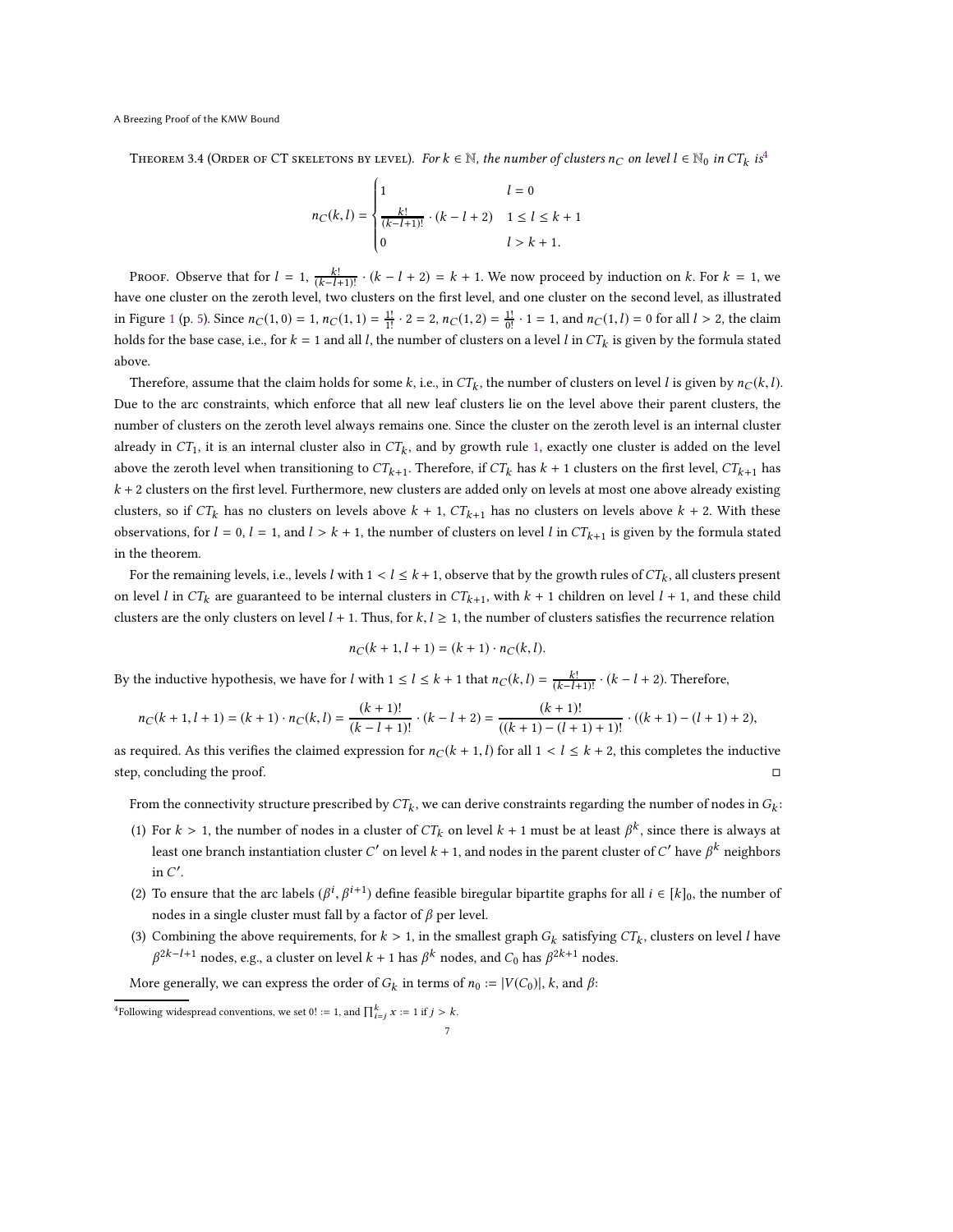Coupette and Lenzen

<span id="page-7-5"></span>LEMMA 3.5 (*n* in terms of *n*<sub>0</sub>). In  $G_k$ ,  $n < n_0(\frac{\beta}{\beta-(k+1)})$  and  $n - n_0 < n_0 \cdot \frac{2(k+1)}{\beta}$ .

PROOF. By Theorem [3.4](#page-6-1) (p. [7\)](#page-6-1) and the discussion above, the number of nodes on level  $l \in \mathbb{N}_0$  in  $G_k$  as a function of β, k, l, and n<sub>0</sub> is  $n(β, k, l, n_0) = n_C(k, l) \cdot n_0 \cdot β^{-l}$ . Because  $n = \sum_{l=0}^{\infty} n(β, k, l, n_0) = \sum_{l=0}^{k+1} n(β, k, l, n_0)$ , we get

$$
n = n_0 + n_0 \cdot \sum_{l=1}^{k+1} \frac{k!}{(k-l+1)!} \cdot (k-l+2) \cdot \beta^{-l} \le n_0 + n_0 \cdot \sum_{l=1}^{k+1} \frac{k!(k+1)}{(k-l+1)!} \cdot \frac{1}{\beta^l}
$$
  

$$
< n_0 + n_0 \cdot \sum_{l=1}^{k+1} \frac{(k+1)^l}{\beta^l} = n_0 \sum_{l=0}^{k+1} \left(\frac{k+1}{\beta}\right)^l < n_0 \sum_{l=0}^{\infty} \left(\frac{k+1}{\beta}\right)^l = n_0 \cdot \frac{\beta}{\beta - (k+1)},
$$

where the last step uses that  $\beta > k + 1$ . Leveraging our requirement that  $\beta \ge 2(k + 1)$ , we obtain

$$
n - n_0 < n_0 \cdot \left(\frac{\beta}{\beta - (k+1)} - 1\right) = n_0 \cdot \frac{k+1}{\beta - (k+1)} \le n_0 \cdot \frac{2(k+1)}{\beta}.
$$

The construction of  $CT_k$  further dictates the largest degree  $\Delta$  of a node in  $G_k\colon$ 

<span id="page-7-4"></span>LEMMA 3.6 (LARGEST DEGREE  $\Delta$  OF  $G_k$ ). The largest degree of a node in  $G_k$  is  $\Delta = \beta^{k+1}$ .

Proof. All internal nodes have degree  $\sum_{i=0}^{k} \beta^i$ , and the largest degree of leaf nodes is  $\beta^{k+1}$ . As  $\beta \ge 2(k+1) > 2$ ,  $\max\{\sum_{i=0}^{k} \beta^{i}, \beta^{k+1}\} = \beta^{k+1}$ .<br>1980 - Paul Barbara, politikar eta biztanleria (h. 1908).<br>1980 - Johann John Barbara, politikar eta biztanleria (h. 1908).

# <span id="page-7-0"></span>3.3 Indistinguishability given High Girth

As observed by Kuhn et al. [\[18](#page-16-0), [21\]](#page-16-14), arguing about the k-hop indistinguishability of nodes in a graph becomes easier when we know that the nodes' k-hop subgraphs (in [\[21\]](#page-16-14): k-hop neighborhoods) are trees, which is ensured if the graph has girth  $q \ge 2k + 1$ . Notably, in a CT graph  $G_k$  with girth  $q \ge 2k + 1$ , the topology of a node's k-hop subgraph is determined entirely by the structure of the skeleton  $CT_k$ . Hence, without knowing the details of  $G_k$ , we can establish:

<span id="page-7-3"></span>THEOREM 3.7 (k-HOP INDISTINGUISHABILITY OF NODES IN  $C_0$  from nodes in  $C_1$ ). Let  $G_k$  be a graph conforming to  $CT_k$ . If  $G_k$  has girth  $g \geq 2k + 1$ , and there are no local inputs, then  $v_0 \in C_0$  and  $v_1 \in C_1$  are k-hop indistinguishable.

By Definition [2.4](#page-2-3) (p. [3\)](#page-2-3),  $v_0 \in C_0$  and  $v_1 \in C_1$  are k-hop indistinguishable if and only if their k-hop subgraphs are isomorphic, i.e.,  $G_k^k(v_0) \cong G_k^k(v_1)$  $G_k^k(v_0) \cong G_k^k(v_1)$  $G_k^k(v_0) \cong G_k^k(v_1)$ .<sup>[5](#page-7-1)</sup> We prove the theorem constructively by showing the correctness of Algorithm 1 (p. [9\)](#page-8-0), which purports to find an isomorphism  $\phi: V(G_k^k(v_0)) \to V(G_k^k(v_1)).$ 

Algorithm [1](#page-8-0) (p. [9\)](#page-8-0) implements a *coupled depth-first search* (*coupled DFS*) on the k-hop subgraphs of  $v_0 \in C_0$  and  $v_1$  ∈  $C_1$ :<sup>[6](#page-7-2)</sup> The main function, FINDISOMORPHISM( $G_k$ ,  $k$ ,  $v_0$ ,  $v_1$ ), receives a CT graph  $G_k$  with high girth, along with the parameter k (both of which we assume to be accessible by the functions we call internally, alongside the mapping from nodes to their clusters), and one node from each of  $C_0$  and  $C_1$  as input, and it outputs the  $\phi$  we are looking for. To obtain  $\phi$ , FINDISOMORPHISM maps  $v_0$  to  $v_1$  and then calls the function WALK( $v_0, v_1, \perp, k$ ) before it returns  $\phi$ . The WALK function modifies  $\phi$  by mapping the *newly discovered* nodes in the neighborhoods of its first two input parameters (*v* and  $w := \phi(v)$ , initially:  $v_0$  and  $v_1$ ) to each other with the help of the function MAP. The third parameter of WALK (prev, initially:  $\perp$ ) ensures that we only define  $\phi$  for newly discovered nodes, while the fourth parameter (depth, initially: k) controls termination when Walk calls itself recursively on the newly discovered neighbors (and the newly discovered neighbors of these neighbors, and so on) until the entire  $k$ -hop subgraph of  $v_0$  has been visited.

<sup>&</sup>lt;sup>5</sup>Observe that  $G_k^k(v) \cong G_k^k(w)$  trivially holds in  $G_k$  with high girth if  $v, w \in C_0$  or  $v, w \in C_1$ .

<span id="page-7-2"></span><span id="page-7-1"></span> $^6$ For brevity, we do not keep track of the nodes we find in this procedure. This could easily be achieved at the expense of additional lines of code.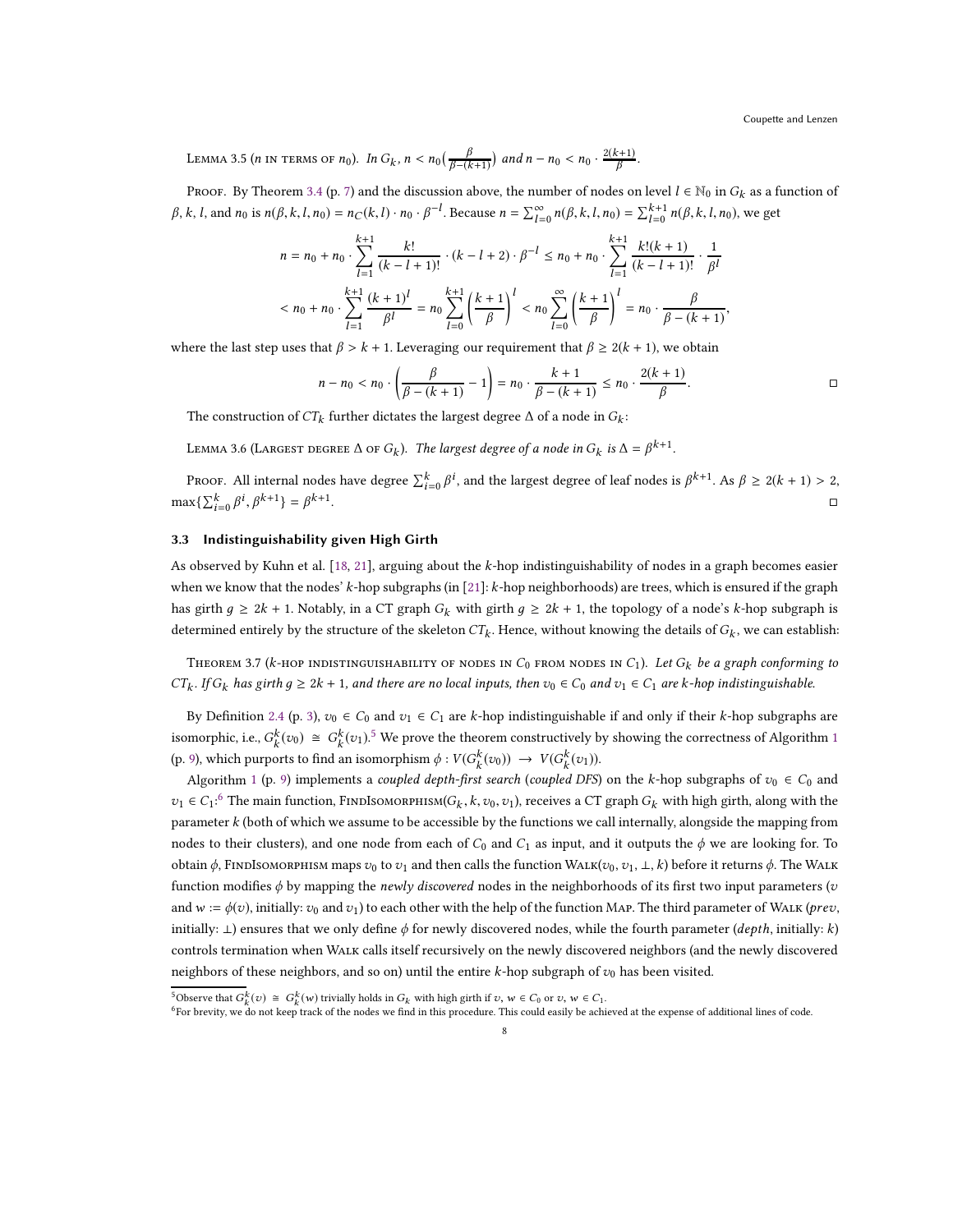**Algorithm 1:** Find an isomorphism  $\phi: V(G_k^k(v_0)) \to V(G_k^k(v_1))$ 

```
1 Function FindIsomorphism(G_k, k, v_0, v_1):
       Input: G_k conforming to CT_k with g \ge 2k + 1, k \in \mathbb{N}, v_0 \in C_0, v_1 \in C_1Output: Isomorphism \phi: V(G_k^k(v_0)) \to V(G_k^k(v_1))\phi \leftarrow \text{empty map}\phi(v_0) \leftarrow v_14 WALK(v_0, v_1, \perp, k)5 return \phi6 Function WALK(v, w, prev, depth):
 7 if depth = 0 then
 8 return
 9 N_v ← empty list of length k + 210 N_w \leftarrow empty list of length k + 211 for i \leftarrow 0 to k + 1 do
           // if edge \beta^i does not exist, the respective list is empty
12 \bigg| N_v[i] \leftarrow list of new nodes v' \neq prev found using edge \beta^i from v
13 \bigcup N_w[i] \leftarrow list of new nodes w' \neq \phi (prev) found using edge \beta^i from w
14 \text{MAP}(N_{\mathcal{U}}, N_{\mathcal{W}})15 for i \leftarrow 0 to k + 1 do<br>
16 for v' in N_v[i] do
16 for v' in N_v[i] do
17 WALK(v', \phi(v'), v, depth-1)18 Function \text{MAP}(N_{\nu}, N_{\nu}):
19 for i \leftarrow 0 to k + 1 do
           // zip(\cdot, \cdot) yields element tuples until the shorter list ends
20 for v', w' in zip(N_v[i], N_w[i]) do
21 \phi(v') \leftarrow w'// len(·) returns the length of a list
22 if \exists i \in [k+1]_0 : len(N_v[i]) \neq len(N_w[i]) then
23 u_v \leftarrow i \in [k+1]_0 : len(N_v[i]) = len(N_w[i]) + 124 u_w \leftarrow i \in [k+1]_0 : len(N_v[i]) + 1 = len(N_w[i])// L[u_v][-1] retrieves the last element from list u_v in L25 \phi(N_v[u_v][-1]) = N_w[u_w][-1]
```
<span id="page-8-7"></span><span id="page-8-6"></span><span id="page-8-5"></span><span id="page-8-4"></span><span id="page-8-0"></span>The tricky part now is to ascertain that the interplay between the functions WALK and MAP makes  $\phi$  a bijection from  $V(G_k^k(v_0))$  to  $V(G_k^k(v_1))$ , i.e., nodes that are paired up always have the same degree. Here, the representation of node neighborhoods used by the Walk function is key, which is based on the insight that the set of nodes neighboring  $v(w)$  can be partitioned by the outgoing labels in  $CT_k$  through which neighboring nodes are discovered from  $v(w)$ . Since these labels lie in  $\{\beta^i \mid i \in [k+1]_0\}$ , WALK represents the neighborhood of  $v(w)$  as a list  $N_v(N_w)$  of  $k+2$ (possibly empty) lists (Algorithm [1,](#page-8-0) l. [9](#page-8-1)[–13,](#page-8-2) p. [9\)](#page-8-0). The list at index i holds all previously undiscovered nodes (we require  $v' \neq \text{prev}$  and  $w' \neq \phi(\text{prev})$ ) connected to  $v(w)$  via  $v's(w's)$  outgoing label  $\beta^i$ , in any order (e.g., sorted by their node identifiers).

9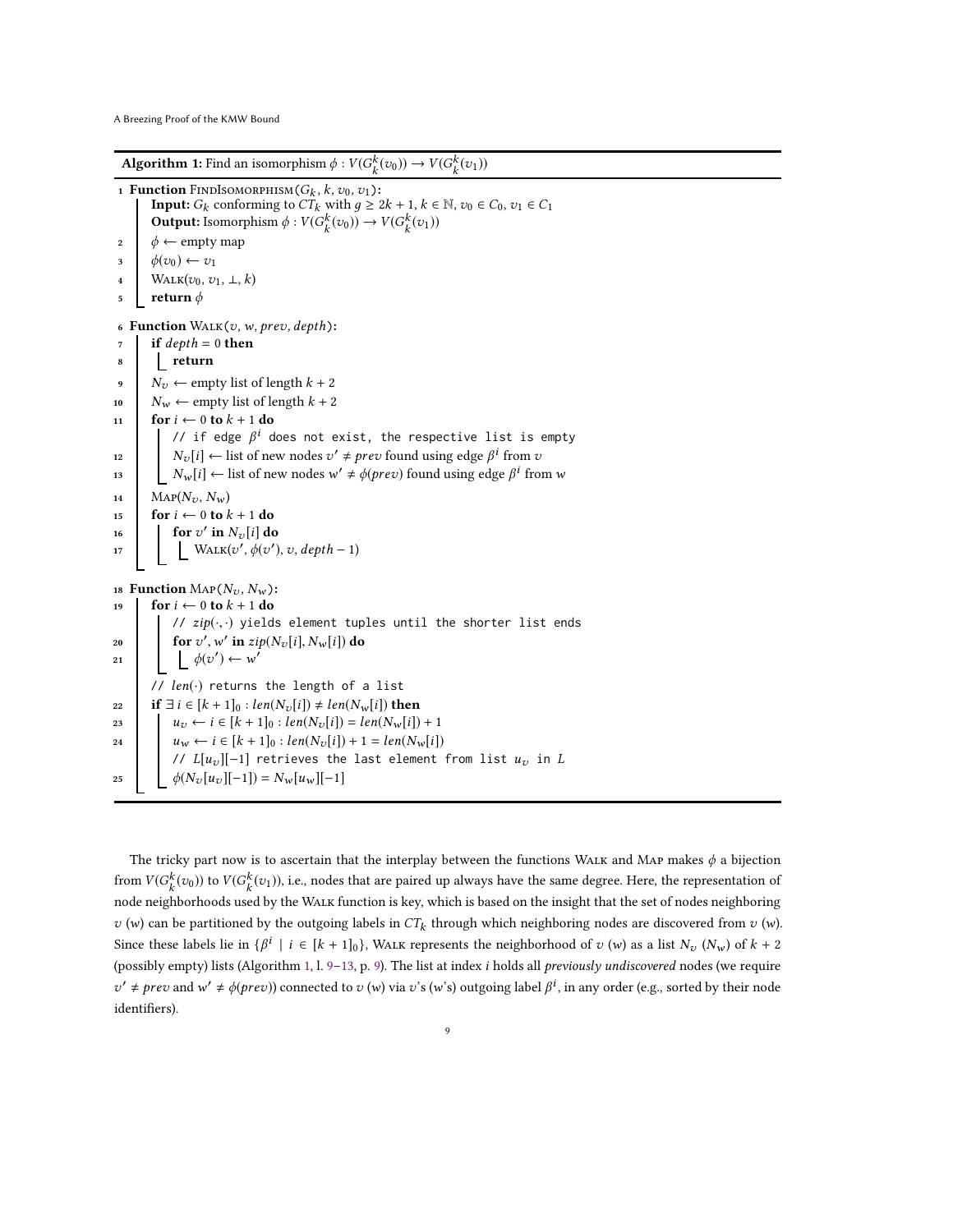The WALK function passes  $N_v$  and  $N_w$  to the function MAP (Algorithm [1,](#page-8-0) l. [14,](#page-8-3) p. [9\)](#page-8-0), which sets  $\phi(N_v[i][j]) :=$  $N_w[i][j]$  where possible (Algorithm [1,](#page-8-0) l. [19–](#page-8-4)[21,](#page-8-5) p. [9\)](#page-8-0). It then treats the special case that some nodes in  $N_v$  and  $N_w$  remain unmatched (Algorithm [1,](#page-8-0) l. [22–](#page-8-6)[25,](#page-8-7) p. [9\)](#page-8-0). By construction, without this special case, the  $\phi$  returned by FINDISOMORPHISM is already an isomorphism between the subgraphs of  $G_k^k(v_0)$  and  $G_k^k(v_1)$  induced by the nodes of the domain for which  $\phi$  is defined (and their images under  $\phi$ ). However, we still need to show that our special case suffices to extend this restricted isomorphism to a full isomorphism between  $G_k^k(v_0)$  and  $G_k^k(v_1)$ . We start with a simple observation:

<span id="page-9-0"></span>Lemma 3.8 (Variables determining node neighborhoods). *For*  $v$  *in*  $G_k^k(v_0) \setminus \{v_0\}$ , *let*  $w := \phi(v)$ *. When Map is* called with parameters  $N_v$  and  $N_w$  (Algorithm [1](#page-8-0) l. [14,](#page-8-3) p. [9\)](#page-8-0), the numbers of nodes in  $N_v[i]$  and  $N_w[i]$  for  $i \in [k+1]_0$  are uniquely determined by two parameters:

- (1) position: the position of the clusters  $C(v)$  and  $C(w)$  in the CT skeleton (internal or leaf), and
- (2) **history:** the outgoing labels of the arcs connecting  $C(v)$  to  $C(\text{prev})$  and  $C(w)$  to  $C(\phi(\text{prev}))$ , i.e.,  $\beta^x$  and  $\beta^y$  if the corresponding arcs are  $\langle (C(v), \beta^x), (C(prev), \beta^{x'}) \rangle$  and  $\langle (C(w), \beta^y), (C(prev), \beta^{y'}) \rangle$  for some  $x', y' \in [k+1]_0$ .

In particular, if v and w agree on position and history,  $len(N_v[i]) = len(N_w[i])$  for all  $i \in [k + 1]_0$ . If v and w agree on position internal but disagree on history, we have  $len(N_v[i]) = len(N_w[i])$  for all  $i \in [k+1]_0 \setminus \{x,y\}$ ,  $len(N_v[x]) =$  $len(N_w[y]) - 1$ , and  $len(N_v[y]) - 1 = len(N_w[x])$ .

Proof. If  $u \in \{v, w\}$  has position *internal*, we know that  $C(u)$  has outgoing labels  $\{\beta^i \mid i \in [k]_0\}$  by the construction of the CT skeleton. Denoting by  $z \in \{x, y\}$  the exponent of u's history, we have that there are  $\beta^i$  nodes in  $N_u[i]$  for  $i \in [k]_0 \in \{z\}, \beta^z - 1$  nodes in  $N_u[z]$  (as *prev* or  $\phi(prev)$  are removed, respectively), and zero nodes in  $N_v[k+1]$ .

If u has position leaf, all nodes in  $N_u$  belong to the same cluster  $C'$ , u has  $\beta^z$  neighbors in this cluster, and  $prev$ (resp.  $\phi(\text{prev})$ ) lies in this cluster as well. Hence,  $\text{len}(N_u[z]) = \beta^z - 1$  and  $\text{len}(N_u[z]) = 0$  for all  $i \in [k+1]_0 \setminus \{z\}$ .

From these observations, the claims of the lemma follow immediately.

<span id="page-9-1"></span>COROLLARY 3.9 (SUFFICIENT CONDITION FOR CORRECTNESS OF ALGORITHM [1\)](#page-8-0). Given a CT graph  $G_k$  with girth at least  $2k + 1$ , if during the recursive calls to WALK, MAP always pairs only nodes that (i) agree on position and history or (ii) agree on position internal, Algorithm [1](#page-8-0) (p. [9\)](#page-8-0) produces an isomorphism between  $G_k^k(v_0)$  and  $G_k^k(v_1)$ .

Proof. Note that Algorithm [1](#page-8-0) (p. [9\)](#page-8-0) produces an isomorphism between  $G_k^k(v_0)$  and  $G_k^k(v_1)$  if  $\phi|_{N_v}$  (i.e.,  $\phi$  with its domain restricted to the neighborhood of  $v$ ) is a bijection from  $N_v$  to  $N_{\phi(v)}$  for all  $v$  in  $G_k^k(v_0)$  with  $d(v, v_0) < k$ . For  $v_0$  and  $\phi(v_0) = v_1$ , this holds because they both have  $\beta^i$  neighbors in the clusters connected to them via outgoing edge label  $\beta^i$  for  $i \in [k]_0$ , i.e.,  $len(N_v[i]) = len(N_w[i])$  for  $i \in [k]_0$  (and  $len(N_v[k+1]) = len(N_w)[k+1] = 0$ ). Hence, Map ensures that  $\phi(N_v) = N_w$ . For nodes  $v \neq v_0$  and  $w := \phi(v)$  paired by Map that agree on position and history, Lemma [3.8](#page-9-0) (p. [10\)](#page-9-0) shows that  $len(N_v[i]) = len(N_w[i])$  for all  $i \in [k+1]_0$  as well, so again MAP succeeds. The final case is that  $v$  and w agree on position *internal*. In this case, applying Lemma [3.8](#page-9-0) (p. [10\)](#page-9-0) and noting that MAP takes care of the mismatch in list length between  $N_v[x]$  and  $N_v[y]$  in Lines [22](#page-8-6)[–25](#page-8-7) proves that MAP succeeds here as well.

Recall that due to the inductive construction of  $CT_k$ , for all  $i \in [k]$ , we can view  $CT_i$  as a subgraph of  $CT_k$  by simply stripping away all nodes that were added after constructing  $CT_i$ . Recall also that  $G_k^k(v_0)$  and  $G_k^k(v_1)$  are trees, because the girth of  $G_k$  is at least  $2k + 1$  $2k + 1$ . Treating these trees as rooted at  $v_0$  and  $v_1$ , respectively, Algorithm 1 (p. [9\)](#page-8-0) maps nodes at depth d in  $G_k^k(v_0)$  to nodes at depth d in  $G_k^k(v_1)$ . To ensure that the preconditions of Corollary [3.9](#page-9-1) (p. [10\)](#page-9-1) hold, we prove the following invariant of Algorithm [1](#page-8-0) (p. [9\)](#page-8-0), whose intuition is illustrated in Figure [3](#page-10-0) (p. [11\)](#page-10-0):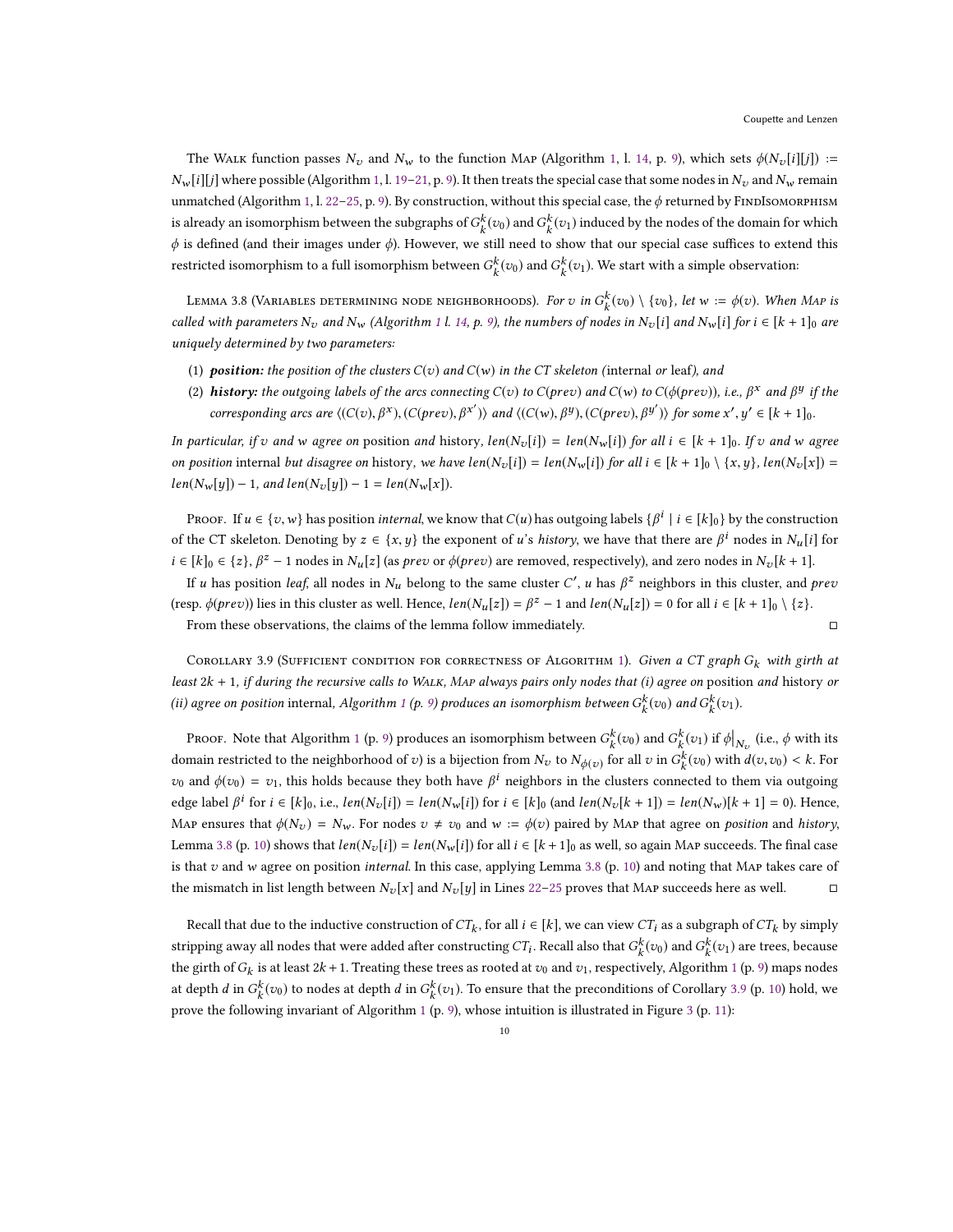<span id="page-10-1"></span>Definition 3.10 (Main Invariant of Algorithm [1\)](#page-8-0). For  $0 < d < k$ , suppose that v and  $w := \phi(v)$  lie at distance d from  $v_0$  and  $v_1$ , respectively. Then exactly one of the following holds:

- (1)  $C(v)$ ,  $C(w) \in CT_d$ , and if v and w disagree on *history*, their histories are at most  $\beta^{d+1}$ , or
- (2) there is some *i* with  $d < i \leq k$  such that  $C(v)$ ,  $C(w) \in CT_i \setminus CT_{i-1}$ , and v and w agree on *history*.

<span id="page-10-0"></span>Note that in the first case,  $v$  and  $w$  agree on position internal, and in the second case,  $v$  and  $w$  agree on position and history. Thus, Theorem [3.7](#page-7-3) (p. [8\)](#page-7-3) readily follows from Corollary [3.9](#page-9-1) (p. [10\)](#page-9-1) once the invariant is established.



(a)  $d = 1$  from  $v_0$  and  $v_1$ : for the blue nodes, the first case of the invariant holds with agreement on history; for the orange nodes, the first case of the invariant holds without agreement on history; and for the green nodes, the second case of the invariant holds.



(b)  $d = 2$  from orange nodes at distance  $d = 1$ : for the newly discovered green and blue nodes, the first case of the invariant holds without agreement on history; for the newly discovered orange nodes, the first case of the invariant holds with agreement on history.

Fig. 3. Illustration of Definition [3.10](#page-10-1) (p. [11\)](#page-10-1) for CT<sub>[2](#page-5-0)</sub>. Cluster colors, shapes, and borders drawn as in Figure 2 (p. [6\)](#page-5-0). Nodes  $v_0 \in C_0$ and  $v_1 \in C_1$  indicated as medium-size circles; representatives of nodes seen via a certain outgoing edge depicted as small circles and connected to their parents by arrows. Node and arrow colors show outgoing edge labels (e.g., blue nodes are seen via the outgoing edge  $\beta^0$ ); dashed arrows indicate that  $\beta^i$  – 1, rather than  $\beta^i$ , nodes are discovered via the outgoing label indicated by the arrow color.

## <span id="page-10-2"></span>LEMMA 3.[1](#page-8-0)1 (MAIN INVARIANT HOLDS). Algorithm 1 (p. [9\)](#page-8-0) satisfies the invariant stated in Definition [3.10](#page-10-1) (p. [11\)](#page-10-1).

PROOF. We prove the claim for fixed k by induction on d. For v and  $w := \phi(v)$  at distance  $d = 1$  from  $v_0 = p_0(v)$ and  $v_1 = p_1(w)$ , respectively, v and w are matched in the initial call to WALK with  $v_0$  and  $v_1$  as arguments. In this call,  $N_{v_0}[i] = N_{v_1}[i]$  for all  $i \in [k+1]_0$ , i.e., only nodes corresponding to the same outgoing arc labels get matched. Inspecting CT<sub>1</sub> and taking into account the CT growth rules, we see that for  $i \in \{0, 1\}$ , the matched nodes lie in clusters that are present already in  $CT_1$  and have incoming labels of at most  $\beta^2$  (i.e., the first case of the invariant holds), while for  $i > 1 = d$ , both nodes lie in clusters from  $CT_i \setminus CT_{i-1}$  with incoming labels of  $\beta^{i+1}$  (i.e., the second case of the invariant holds).

For the inductive step, assume that the invariant is established up to distance d for  $1 \leq d < k - 1$ , and consider v,  $w := \phi(v)$  at distance  $d + 1$  from  $v_0$  and  $v_1$ , respectively. We apply the invariant to  $v' := p_0(v)$  and  $w' := p_1(w)$  and distinguish between its two cases.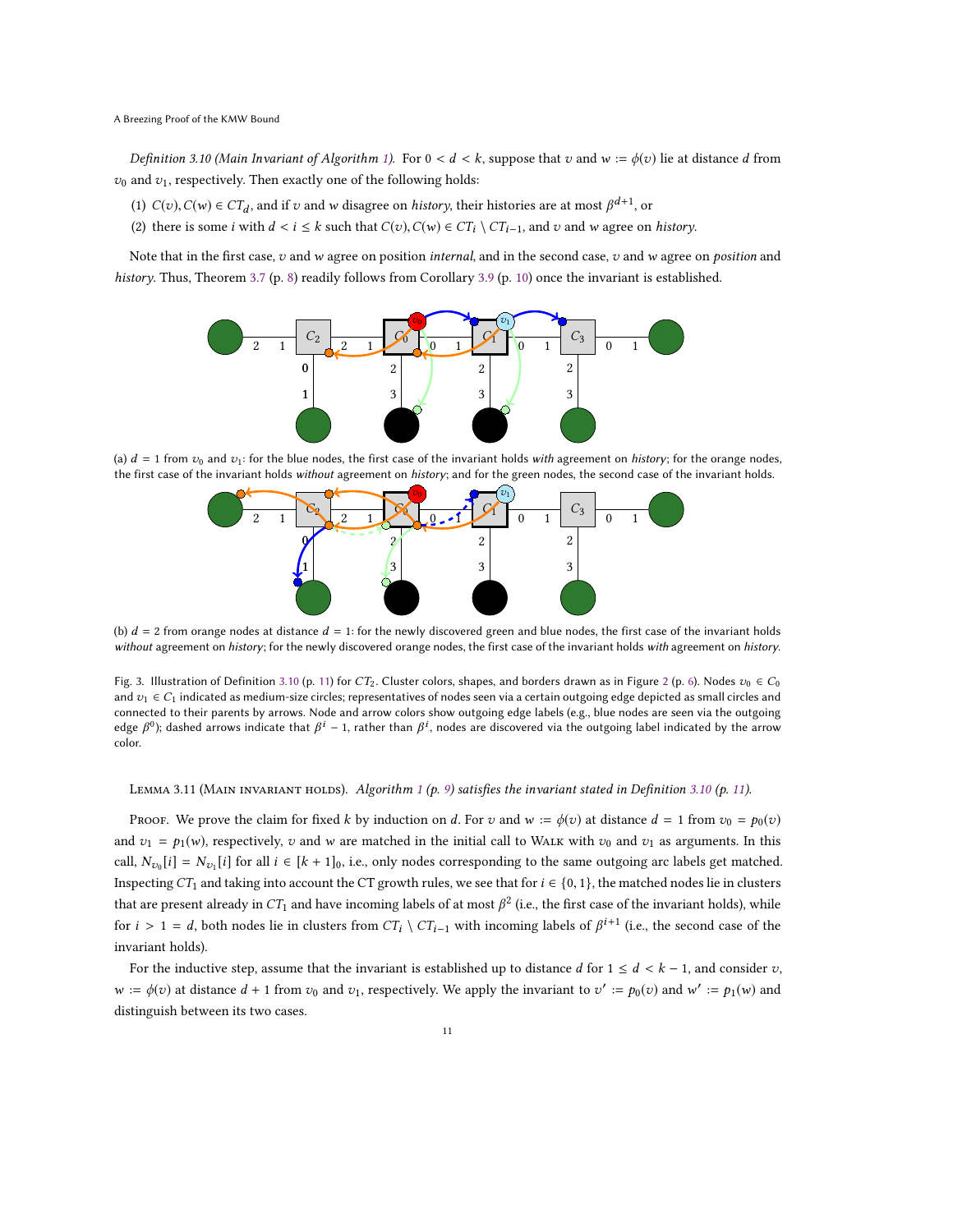(1) Suppose that  $C(v'), C(w') \in CT_d$  with *histories* that are identical or at most  $\beta^{d+1}$ . As  $d < k$ ,  $v'$  and  $w'$  agree on position *internal*. By Lemma [3.8](#page-9-0) (p. [10\)](#page-9-0), the call to WALK on  $v'$  and  $w'$  thus satisfies that  $len(N_{v'}[i]) = len(N_{w'}[i])$  for all  $i \in [k+1]_0 \setminus \{j, j'\}$  and some  $j, j' \leq d+1$ . If  $C(v) \in CT_{d+1}$ , Lemma [3.8](#page-9-0) (p. [10\)](#page-9-0) entails that  $v \in N_{v'}[i]$  for some  $i \leq d+1$ , and WALK chooses  $w = \phi(v)$  from  $N_{w'}[i']$  for some  $i' \leq d + 1$ . Due to the CT growth rules, if  $C(v')$ ,  $C(w') \in CT_d$ , then the incident arcs of  $C(v')$  and  $C(w')$  with outgoing labels of at most  $\beta^{d+1}$  lead to clusters in  $CT_{d+1}$ , and the incoming label of the respective edges is at most  $\beta^{d+2}$ . Hence,  $v \in CT_{d+1}$  entails that the first case of the invariant holds for  $v$  and  $w$ . If  $C(v) \notin CT_{d+1}$ , we have that  $v \in CT_i \setminus CT_{i-1}$  for some  $i > d+1$ , yielding  $len(N_{v'}[i]) = len(N_{w'}[i])$ , and hence,  $w \in N_{w'}[i]$ . As  $C(v')$  and  $C(w')$  are internal clusters in  $CT_{d+1}$ , we can conclude that both  $C(v)$  and  $C(w)$  have been added to the cluster tree in the *i*<sup>th</sup> step of the construction using growth rule [1.](#page-4-2) Hence, we get that  $C(v)$ ,  $C(w) \in CT_i \setminus CT_{i-1}$  with  $v$ and w agreeing on *history*  $\beta^{i+1}$ , i.e., the second case of the invariant holds for v and w.

(2) Assume that there is some *i* with  $d < i \leq k$  such that  $C(v'), C(w') \in CT_i \setminus CT_{i-1}$ , and  $v'$  and  $w'$  agree on *history*. By the CT growth rules,  $v'$  and w' also agree on *position*, so  $v \in N_{v'}[j]$  and  $w \in N_{w'}[j]$  for the same  $j \in [k + 1]_0$ by Lemma [3.8](#page-9-0) (p. [10\)](#page-9-0). Checking these growth rules, we see that  $C(v')$  and  $C(w')$  must have been attached to clusters from  $CT_{i-1}$  with arc labels  $(\beta^{j'}, \beta^{j'+1})$  for the same  $j' \in [i]_0$ , and that they have no other neighboring clusters in  $CT_i$ . Hence, if  $j \neq j' + 1$ , then  $C(v)$ ,  $C(w) \in CT_{i+1} \setminus CT_i$ , and as  $i + 1 > d + 1$ , the second case of the invariant holds for v and w. If  $j = j' + 1$ , by the above observations,  $C(v) = C(p_0(v'))$  and  $C(w) = C(p_1(w'))$ . As WALK mapped v' to  $\phi(v') =: w'$ , we have that  $p_0(v')$  was mapped to  $\phi(p_0(v')) = p_1(w')$ , where  $p_0(v')$  and  $p_1(w')$  lie at distance  $d-1$  from  $v_0$  and  $v_1$ , respectively. Applying the invariant to these nodes, the first case and the second case with  $i \leq d + 1$  both imply that  $C(v)$ ,  $C(w) \in CT_{d+1}$ , establishing the first case of the invariant for v and w. And if the second case applies with  $i > d + 1$ , then the second case of the invariant holds for v and w.

With this result, we can summarize:

PROOF OF THEOREM [3.7](#page-7-3) (p. [8\)](#page-7-3). Follows from the correctness of Algorithm [1](#page-8-0) (p. [9\)](#page-8-0) for  $k \in \mathbb{N}$  and CT graphs  $G_k$  with girth at least  $2k + 1$ , established via Lemma [3.11](#page-10-2) (p. [11\)](#page-10-2) and Corollary [3.9](#page-9-1) (p. [10\)](#page-9-1).

# 4 ENSURING HIGH GIRTH

To construct CT graphs with high girth, we rely on special graph homomorphisms called graph lifts:

Definition 4.1 (Graph homomorphism). Graph G<sub>1</sub> is homomorphic to graph G<sub>2</sub> if there is a function  $\phi: V(G_1) \to$  $V(G_2)$  s.t.  $\{v, w\} \in E(G_1) \Rightarrow \{\phi(v), \phi(w)\} \in E(G_2)$  (i.e.,  $\phi$  is adjacency-preserving);  $\phi$  is called a homomorphism.

Definition 4.2 (Graph lift). Graph G<sub>1</sub> is a lift of graph G<sub>2</sub> if there is a surjective homomorphism  $\phi: V(G_1) \to V(G_2)$  s.t.  $\forall v \in V(G_1): \{v, w\} \in E(G_1) \Leftrightarrow \{\phi|_{\Gamma(v)}(v), \phi|_{\Gamma(v)}(w)\} \in E(G_2)$  (i.e.,  $\phi$  is locally bijective);  $\phi$  is called a covering map.

We establish the existence of a CT graph  $G_k$  with girth  $g\geq 2k+1$  and  $O(\beta^{2k^2+4k+1})$  nodes using the setup illustrated in Figure [4](#page-12-2) (p. [13\)](#page-12-2). The intuition of this setup is that we obtain  $G_k$  as a subgraph of  $\tilde{H}_k$ , which is a common lift of a high-girth graph  $H_k$  and a graph  $H'_k$  that is a supergraph of a low-girth CT graph  $G'_k$ . Since taking lifts and subgraphs cannot decrease the girth,<sup>[7](#page-11-0)</sup>  $G_k$  then has large girth, and because  $G_k$  is a lift of  $G'_k$ , it conforms to  $CT_k$ .

Table [2](#page-12-3) (p. [13\)](#page-12-3) gives an overview of the graphs involved in our setup, along with the properties we seek to establish and the reference to their existence proofs.

<span id="page-11-0"></span> $^7$ For subgraphs, this is obvious. For lifts, consider a cycle of length  $l$  in the lift and observe that a covering map must map it to a subgraph containing a cycle of length at most l.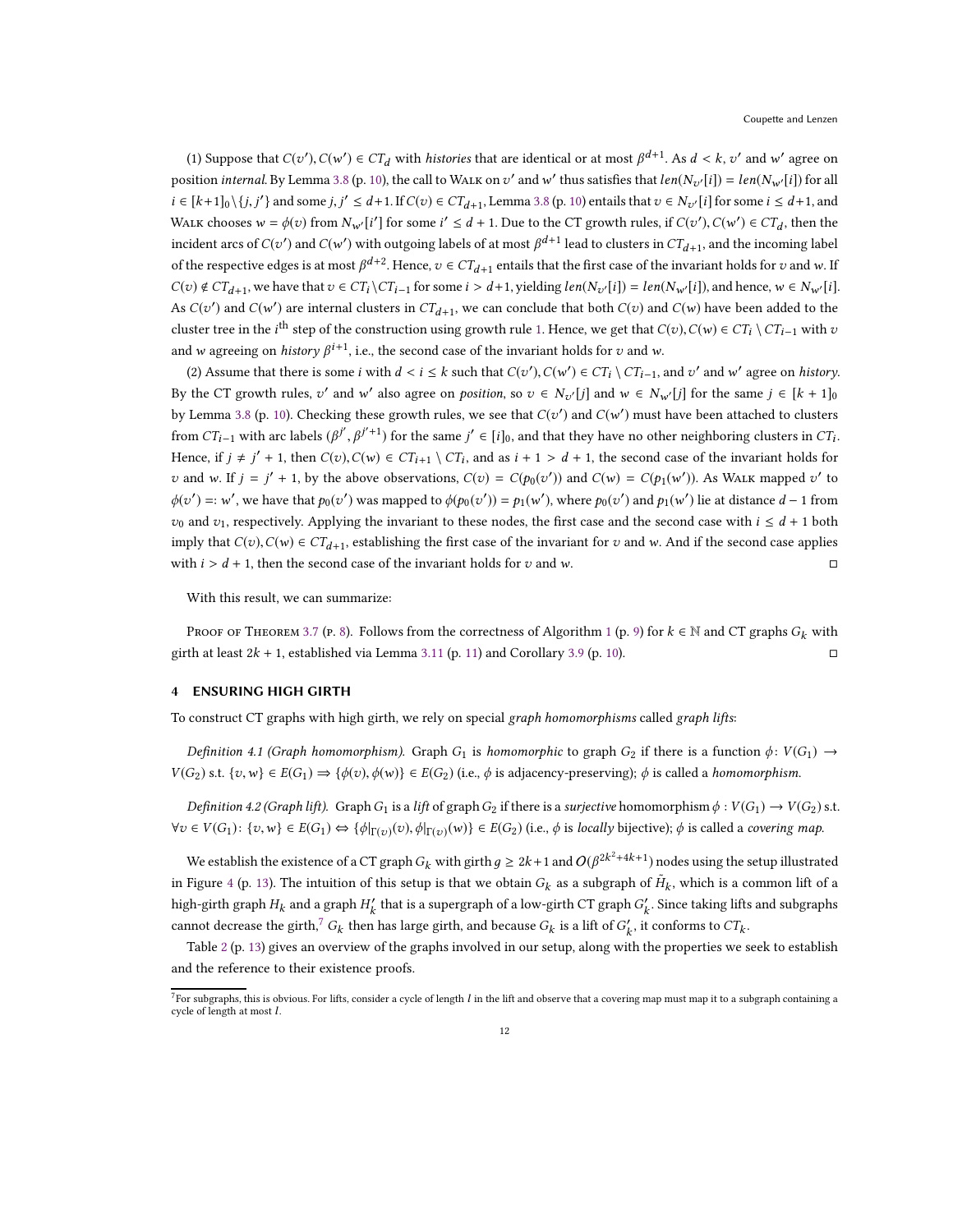<span id="page-12-2"></span>

Fig. 4. Setup used to establish the existence of CT graphs with high girth.

<span id="page-12-3"></span>

| Graph         | <b>Properties</b>                                                                                 | <b>Existence Proof</b>    |
|---------------|---------------------------------------------------------------------------------------------------|---------------------------|
| $G'_{k}$      | CT graph, parametrized by $\beta$ , $\beta^{O(k)}$ nodes, maximum degree $\Delta = \beta^{k+1}$   | Definition 4.3, Lemma 4.4 |
| $H'_{k}$      | $\Delta$ -regular, supergraph of $G'_{k}$ , $\beta^{O(k)}$ nodes                                  | Lemma 4.5, Corollary 4.7  |
| $H_k$         | $\Delta$ -regular, girth $g = 2k + 1$ , $O(\Delta^{2k}) \subseteq \beta^{O(k^2)}$ nodes           | Lemma 4.6, Corollary 4.7  |
| $\tilde{H}_k$ | $\Delta$ -regular, lift of $H'_{k}$ and $H_{k}$ , girth $g \ge 2k + 1$ , $\beta^{O(k^{2})}$ nodes | Lemma 4.8, Corollary 4.9  |
| $G_k$         | CT graph, subgraph of $\tilde{H}_k$ , girth $g \ge 2k + 1$ , $\beta^{O(k^2)}$ nodes               | Theorem 4.10              |

Table 2. Proof overview for establishing the existence of CT graphs with high girth.

### <span id="page-12-0"></span>4.1 Low-Girth Cluster Tree Graphs

We can easily construct low-girth CT graphs by plugging together complete bipartite graphs.

<span id="page-12-4"></span>Definition 4.3 ( $G'_k$  from complete bipartite graphs). For  $k \in \mathbb{N}$  and a parameter  $\beta \in \mathbb{N}$ , let  $CT_k$  be the CT skeleton parametrized by β. We construct  $G'_k$  conforming to  $CT_k$  as follows:

- (1) For each cluster C on level  $l \in [k+1]_0$  in  $CT_k$ , add  $\beta^{2k-l+1}$  nodes  $v$  with  $C(v) = C$  to  $G_k$ .
- (2) For clusters C and C' with  $\langle (C, \beta^x), (C', \beta^{x+1}) \rangle \in ECT_k$ , connect the nodes representing these clusters in  $G_k$ using  $\frac{|C|}{\beta^{x+1}}$  copies of  $K_{\beta^x, \beta^{x+1}}$ , the complete bipartite graph on  $A \cup B$  with  $|A| = \beta^x$  and  $|B| = \beta^{x+1}$ .

<span id="page-12-5"></span>LEMMA 4.4 (CT GRAPH STRUCTURE). For  $k \in \mathbb{N}$ , graphs following Definition [4.3](#page-12-4) (p. [13\)](#page-12-4) conform with  $CT_k$ .

Proof. As can be easily verified from the definition of  $CT_1$  and the growth rules, in  $CT_k$ , all arcs are of the form  $\langle (C, \beta^x), (C', \beta^{x+1}) \rangle$  for some  $x \in [k+1]_0$ , where C is on level  $\ell \in [k]_0$  and C' on level  $\ell + 1$ . By Definition [4.3,](#page-12-4) we thus have that  $|C'| = \frac{|C|}{\beta}$ . Now,  $\frac{|C|}{\beta^{x+1}}$  copies of  $K_{\beta^x, \beta^{x+1}}$  contain  $\frac{|C|}{\beta^{x+1}} \cdot \beta^{x+1} = |C|$  nodes with degree  $\beta^x$  and  $\frac{|C|}{\beta^{x+1}} \cdot \beta^x = \frac{|C|}{\beta} = |C'|$  nodes with degree  $\beta^{x+1}$ . Hence, using  $\frac{|C|}{\beta^{x+1}}$  copies of  $K_{\beta^x, \beta^{x+1}}$ , we exactly fulfill the requirements imposed by  $CT_k$  on the connectivity between C and  $C'$ .

#### <span id="page-12-1"></span>4.2 Regular Graphs with Desirable Properties

The construction from Definition [4.3](#page-12-4) (p. [13\)](#page-12-4) results in CT graphs of girth four. We now set up the machinery needed to lift these low-girth graphs to high girth. First, we embed  $G'_k$  into a  $\Delta$ -regular graph.

<span id="page-12-6"></span>LEMMA 4.5 (∆-REGULAR SUPERGRAPHS OF GENERAL GRAPHS). Let G be a simple graph with maximum degree ∆. Then there exists a  $\Delta$ -regular supergraph H of G with  $|V(H)| < |V(G)| + 4\Delta$ .<sup>[8](#page-12-7)</sup>

<span id="page-12-7"></span><sup>8</sup> A bound of  $|V(H)| \leq |V(G)| + \Delta + 2$  that is optimal in the worst case is shown in [\[1](#page-16-22)].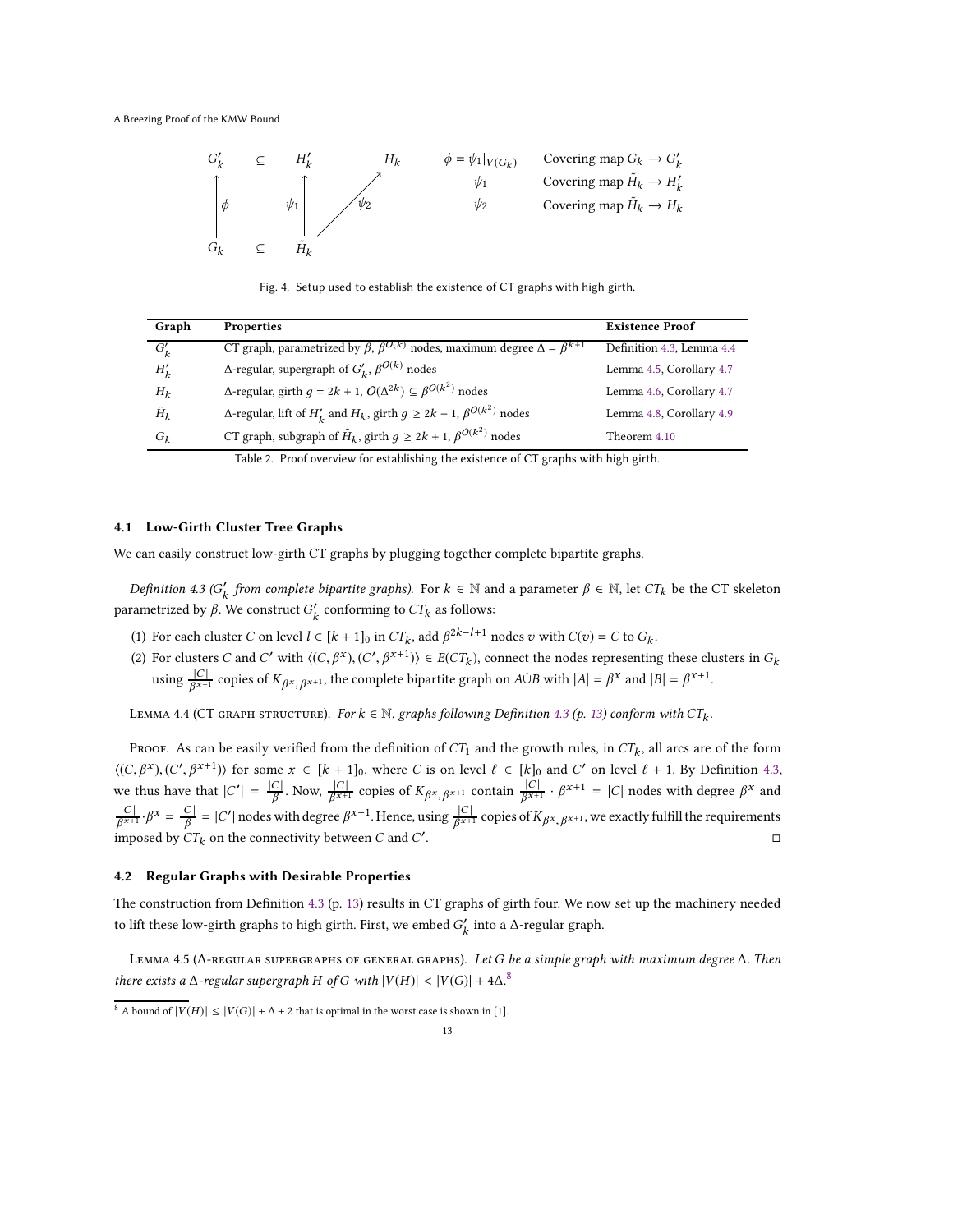PROOF. Let  $G = (V, E)$  with maximum degree  $\Delta$ . We modify G to form H as follows. While there are nodes  $v, w \in V$ with degree  $\delta(v) < \Delta$ ,  $\delta(w) < \Delta$ , and  $\{v, w\} \notin E$ , we add  $\{v, w\}$  to E. Let D be the set of remaining nodes with degree less than ∆. By construction, we know that the nodes in D form a clique of size at most ∆.

Now add a complete bipartite graph  $K_{\Delta,\Delta}$  and rewire edges as follows. By Hall's Theorem [\[16](#page-16-23), [17\]](#page-16-24),  $K_{\Delta,\Delta}$  has  $\Delta$ disjoint perfect matchings. Assign to each  $v \in D$  a unique such matching, remove  $\lfloor (\Delta - \delta(v))/2 \rfloor$  of its edges, and connect all endpoints of these edges to  $v$ . Afterwards, nodes in  $D$  are missing at most one edge, while all other nodes have degree ∆.

Next, arbitrarily match the nodes still missing edges. For each such pair  $(v, w) \in D^2$ , choose a remaining edge from the matching of v in  $K_{\Delta,\Delta}(\lceil(\Delta-\delta(v))/2\rceil > 0$  remain), remove it, connect v to one of its endpoints, and w to the other.

After this step, at most one node does not have degree ∆ yet, and misses at most one edge. If this case occurs, ∆ must be odd (otherwise, v would be the only node with odd degree, while the number of nodes with odd degree in any graph must be even). We complete the procedure by adding a copy of  $K_{\Delta,\Delta-1}$ , connecting v to one of the  $\Delta$  nodes of degree  $\Delta - 1$  in  $K_{\Delta, \Delta-1}$ , and finally adding a perfect matching between the remaining nodes of degree  $\Delta - 1$  (whose number is even). The resulting graph H is a  $\Delta$ -regular supergraph of G with  $|V(H)| \leq |V(G)| + 4\Delta - 1$  nodes.  $\Box$ 

Next, we ensure that  $\Delta$ -regular graphs of girth 2k + 1 without too many nodes exist:

<span id="page-13-1"></span>LEMMA 4.6 ( $\Delta$ -regular graphs with prescribed girth and order [\[10\]](#page-16-25)). For  $\Delta \geq 2 \in \mathbb{N}$  and  $q \geq 3 \in \mathbb{N}$ , there exist ∆-regular graphs with girth at least  $g$  and 2m nodes for each  $m \geq 2 \cdot \sum_{i=0}^{g-2} (\Delta-1)^i$ .

PROOF. Fix g. The claim trivially holds for  $\Delta = 2$ , as any cycle of length 2m satisfies the requirements. Now assume that the claim holds for some  $\Delta \geq 2$ . Thus, for any  $m \geq 2 \cdot \sum_{i=0}^{g-2} \Delta^i$ , there exists a  $\Delta$ -regular graph G with  $2m \geq$  $4 \cdot \sum_{i=0}^{g-2} (\Delta - 1)^i$  nodes and girth at least g. Now let G' be a graph satisfying the following conditions:

- (1)  $|V(G')| = 2m$ ,
- (2)  $\Delta \leq \delta(v) \leq \Delta + 1$  for all nodes  $v \in V(G')$ ,
- (3)  $G'$  has girth at least  $g$ , and
- (4)  $|E(G')|$  is maximal among all graphs (including  $G$ ) that satisfy the other three conditions.

We show that G' is  $(\Delta + 1)$ -regular. To this end, assume towards a contradiction that G' is not  $(\Delta + 1)$ -regular. Then either G' has exactly one node with degree  $\Delta$  or G' has at least two nodes  $v'$  and  $w'$  with degree  $\Delta$ .

The first case cannot occur because it would require  $G'$  to have exactly one node of odd degree for  $\Delta$  + 1 even, and exactly 2m−1 nodes of odd degree for  $\Delta$ +1 odd, contradicting the fact that in any graph, the number of nodes with odd degree must be even. So assume that there are at least two nodes  $v'$  and  $w'$  with degree  $\Delta$  in  $G'$ . Observe that all nodes of degree  $\Delta$  must lie within distance  $g - 2$  of  $v'$  and w', i.e., in  $N = \Gamma^{g-2}(v') \cup \Gamma^{g-2}(w')$ , as otherwise we could add an edge to G' without violating the first three properties, contradicting the fourth property. Since  $|\Gamma^j(v)| \leq \sum_{i=0}^j \Delta^i$ for any node  $v \in V(G')$  with  $\delta(v) = \Delta$ , we have  $|N| \le m$ , and consequently,  $|N| \le |V(G')| - |N|$ .

Now let  $\{x, y\}$  be an edge between two nodes  $x, y \in V(G')\setminus N$ . We know such an edge must exist, because otherwise  $(\Delta + 1) \cdot (|V(G')| - |N|)$  edges would need to run between nodes in  $V(G') \setminus N$  and nodes in N, which would force  $δ(v) = Δ + 1$  for all  $v ∈ N$ , contradicting the fact that  $δ(v') = δ(w') = Δ$ . But then  $\bar{G}'$  with  $V(\bar{G}') := V(G')$  and  $E(\bar{G}') := (E(G') \setminus \{x, y\}) \cup \{\{x, v\}, \{y, w\}\}$  is a graph with more edges than  $G'$  that satisfies the first three requirements, contradicting the maximality of G'. Therefore, no node with degree  $\Delta$  can exist in G', i.e., G' must be ( $\Delta+1$ )-regular.  $\Box$ 

<span id="page-13-0"></span>COROLLARY 4.7 (EXISTENCE OF  $H'_k$  AND  $H_k$ ). There exists a ∆-regular supergraph  $H'_k$  of  $G'_k$  with  $O(|V(G'_k)|)$  nodes, and for ∆ ≥ 2 and  $g$  ≥ 3, there exists a ∆-regular graph  $H_k$  with girth  $g = 2k + 1$  and  $O(\Delta^{2k})$  nodes.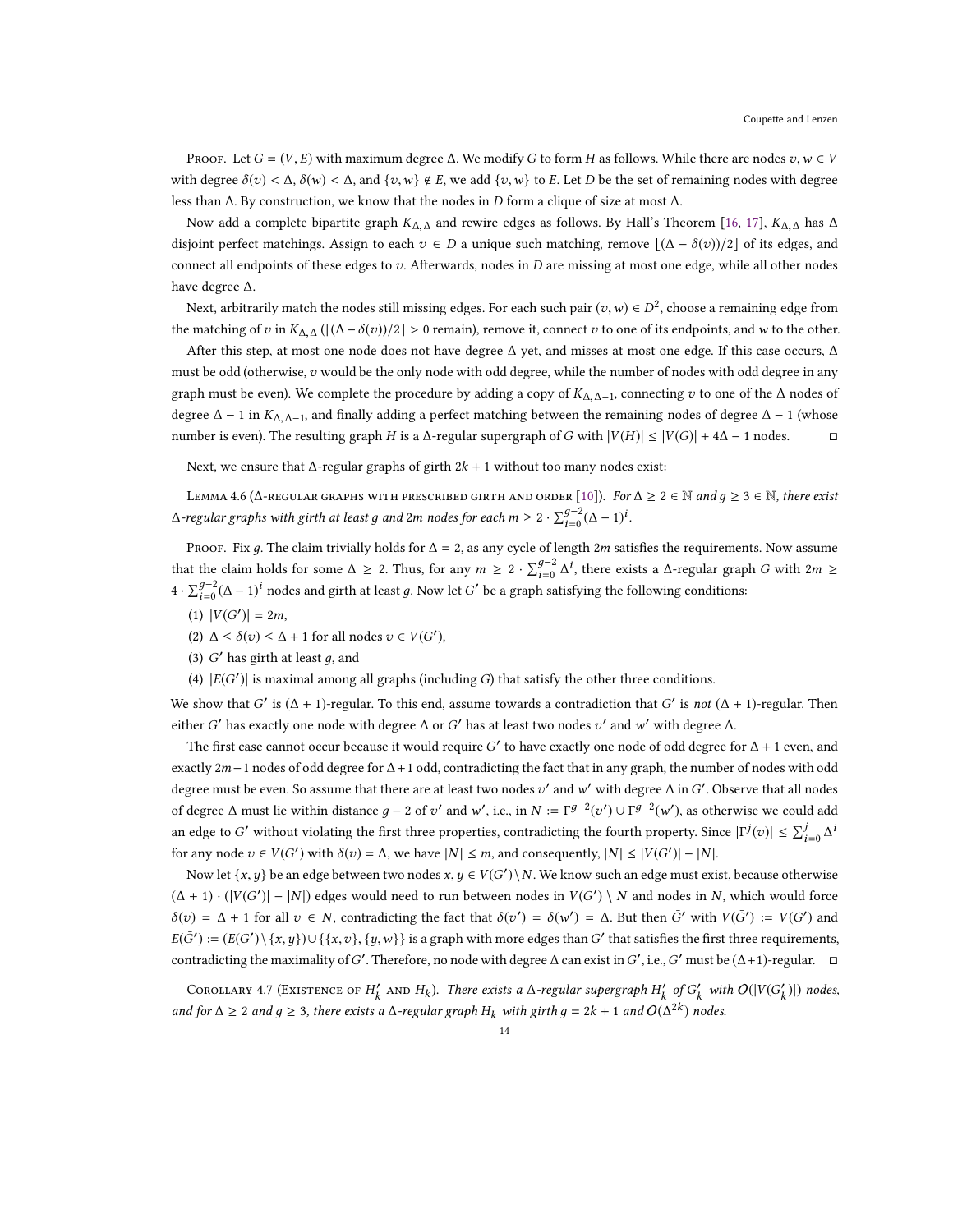Proof. The existence of  $H'_k$  follows from Lemma [4.5](#page-12-6) (p. [13\)](#page-12-6) as a special case. The existence of  $H_k$  follows from Lemma [4.6](#page-13-1) (p. [14\)](#page-13-1) as a special case, noting that  $4 \cdot \sum_{i=0}^{(2k+1)-2} \Delta^i = 4 \cdot \frac{\Delta^{2k}-1}{\Delta-1} \le 4 \cdot \Delta^{2k} \in O(\Delta^{2k})$  $\Box$ 

#### <span id="page-14-0"></span>4.3 High-Girth Cluster Tree Graphs

Our final tool allows us to construct small common lifts of regular graphs:

<span id="page-14-1"></span>LEMMA 4.8 (СОММОН LIFTS OF ∆-REGULAR GRAPHS [\[2\]](#page-16-26)). Let H and H' be two ∆-regular graphs. Then there exists a graph  $\tilde{H}$  that is a lift of H and H' s.t.  $|V(\tilde{H})| \leq 4|V(H)| |V(H')|$ .

Proof. By Hall's Theorem [\[16,](#page-16-23) [17\]](#page-16-24), any regular bipartite graph has a perfect matching, and the edge set of a  $\Delta$ regular bipartite graph can be partitioned into  $\Delta$  perfect matchings. For the special case that H and H $'$  are both bipartite, let  $M_1,\ldots,M_\Delta$  and  $M'_1,\ldots,M'_\Delta$  be partitions of their respective edge sets into perfect matchings. We define  $\tilde H$  with

 $V(\tilde{H}) = V(H) \times V(H')$  and  $E(\tilde{H}) = \{ \{ (v, w), (v', w') \} \mid \exists i \in [\Delta] : \{ v, v' \} \in M_i \wedge \{ w, w' \} \in M'_i \}.$ 

 $\tilde{H}$  has  $|V(H)||V(H')|$  nodes, and for each  $(v, w) \in V(\tilde{H})$  and  $i \in [\Delta]$ , there are unique  $\{v, v'\} \in M_i$  and  $\{w, w'\} \in M'_i$ . Hence,  $(v, w)$  has  $\Delta$  neighbors, and if these neighbors are  $(v_1, w_1), \ldots, (v_\Delta, w_\Delta)$ , the neighbors of  $v$  in  $H$  are  $v_1, \ldots, v_\Delta$ , while the neighbors of w in  $H'$  are  $w_1, \ldots, w_\Delta$ . Therefore,  $\tilde{H}$  is a lift of  $H$  via  $\phi_H : V(\tilde{H}) \to V(H)$  with  $\phi_H((v, w)) = v$ , and a lift of  $H'$  via  $\phi_{H'} : V(\tilde{H}) \to V(H')$  with  $\phi_{H'}((v, w)) = w$ .

If a graph is not bipartite, we construct its canonical double cover, i.e., its tensor product with  $K_2$ , to obtain a bipartite regular graph, with which we proceed as described above. The canonical double cover has twice as many nodes as the original graph, and in the worst case, we need it for H and H', so  $|V(\tilde{H})| \leq 4|V(H)||V(H')|$ . Furthermore, if  $\chi_H$  is covering map of the canonical double cover C of H, then  $\tilde{H}$  is a lift of H via  $\phi_C \circ \chi_H$ ; analogously,  $\tilde{H}$  is a lift of H'.  $\Box$ 

<span id="page-14-2"></span>COROLLARY 4.9 (EXISTENCE OF  $H_k$ ). There exists a ∆-regular common lift  $H_k$  of  $H_k$  and  $H'_k$  with girth  $g \ge 2k + 1$  and  $O(\beta^{2k^2+4k+1})$  nodes.

Proof. Recall that we start with  $G'_k$  as specified in Definition [4.3](#page-12-4) (p. [13\)](#page-12-4), parametrized by  $\beta \ge 2k + 1$ . By Lemma [3.6](#page-7-4) (p. [8\)](#page-7-5),  $G'_{k}$  has maximum degree  $\Delta = \beta^{k+1}$ , and by Lemma [3.5](#page-7-5) (p. 8),  $G'_{k}$  has order  $n < |V(C_0)| \left(\frac{\beta}{\beta - (k+1)}\right) \le 2|V(C_0)| =$ 2β<sup>2k+1</sup>. We apply Lemma [4.5](#page-12-6) (p[.13\)](#page-12-6) to obtain a ∆-regular supergraph  $H'_k$  of  $G'_k$  with  $O(β^{2k+1})$  nodes. By Corollary [4.7](#page-13-0) (p. [14\)](#page-13-0), there also exists a ∆-regular graph  $H_k$  with girth ≥ 2k + 1 and  $|V(H_k)| \in O(\Delta^{2k}) = O(\beta^{2k^2+2k})$ . Therefore, from Lemma [4.8](#page-14-1) (p. [15\)](#page-14-1) along with the observation that lifting cannot decrease girth, we can infer the existence of a graph  $\tilde{H}_k$  which is a lift of  $H_k$  and  $H'_k$ , has girth at least 2k + 1, and satisfies  $|V(\tilde{H})| \le 4|V(H_k)||V(H'_k)| \in O(\beta^{2k^2+4k+1})$ . □

Finally, we construct  $G_k$  as a subgraph of  $\tilde{H}_k$ :

<span id="page-14-3"></span>THEOREM 4.10 (EXISTENCE OF  $G_k$  [\[21\]](#page-16-14)). There exists a graph  $G_k$  of girth  $g \ge 2k + 1$  with  $O(\beta^{2k^2 + 4k + 1})$  nodes that conforms with  $CT_k$ .

Proof. By Corollary [4.9](#page-14-2) (p. [15\)](#page-14-2), there exists a graph  $H_k$  with girth  $g \ge 2k + 1$  and  $O(\beta^{2k^2 + 4k + 1})$  nodes that is a common lift of  $H'_k$  and  $H_k$ . Now let  $\psi_1$  be a covering map from  $\tilde{H}_k$  to  $H'_k$ . We construct  $G_k$  as a subgraph of  $\tilde{H}_k$  with

$$
V(G_k):=\{v\in \tilde{H}_k\mid \psi_1(v)\in G_k'\}\ \ \text{and}\ \ E(G_k):=\{\{v,w\}\mid v,w\in V(\tilde{H}_k)\wedge \{\psi_1(v),\psi_1(w)\}\in E(G_k')\}.
$$

Then  $\phi := \psi_1|_{V(G_k)}$  is a covering map from  $G_k$  to  $G'_k$ . To see that  $G_k$  conforms with  $CT_k$ , observe that  $\phi$  is indeed a bijection on node neighborhoods, and set  $C(v) := C(\phi(v))$  for  $v \in V(G_k)$ . Hence, we can conclude that  $G_k$  is an  $O(β^{2k^2+4k+1})$ -node graph of girth  $g ≥ 2k + 1$  (inherited from  $H_k$ ), conforming to  $CT_k$  (inherited from  $G'_k$ ).  $□$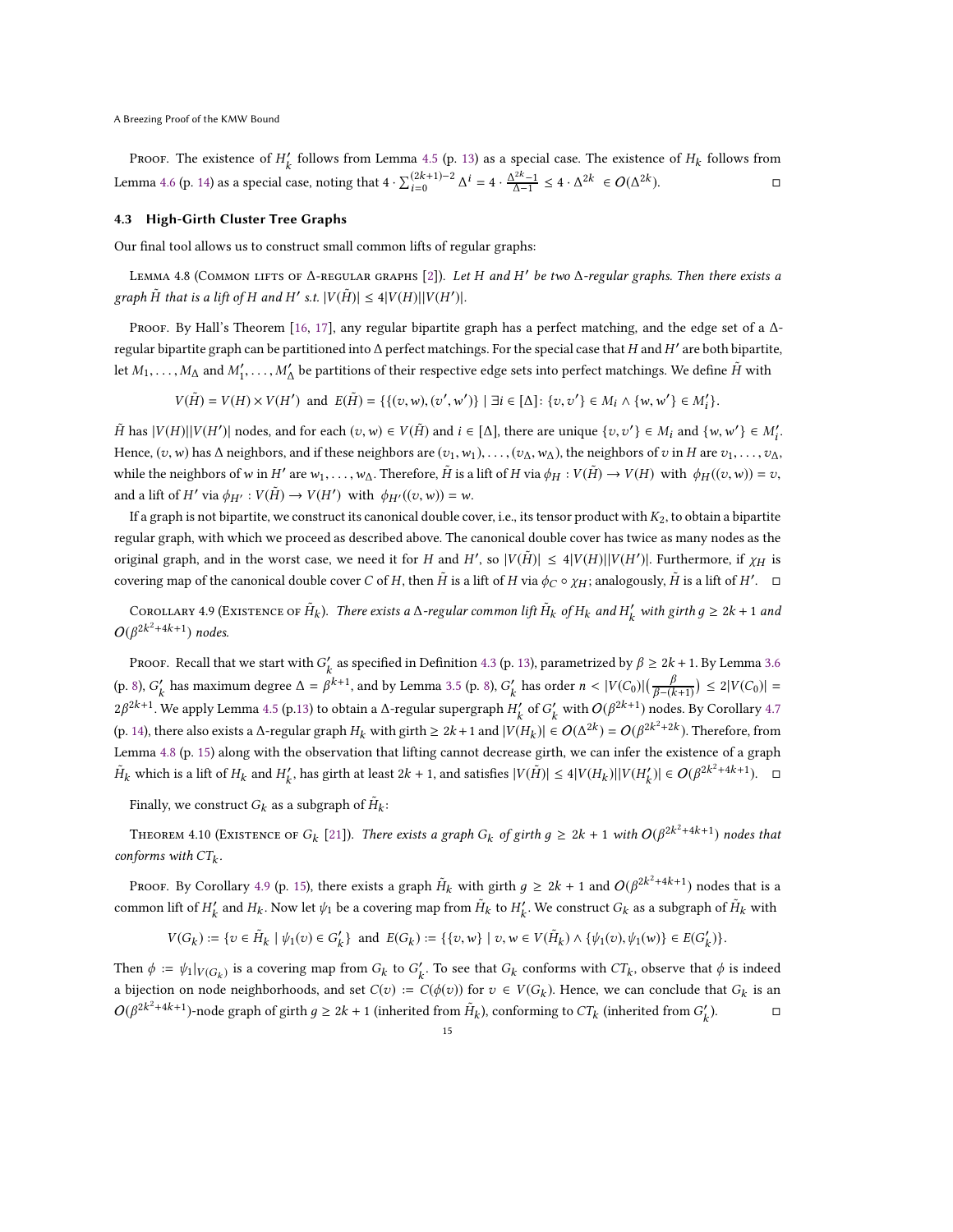#### <span id="page-15-0"></span>5 LOWER BOUND ON MINIMUM VERTEX COVER APPROXIMATION

Definition 5.1 (Vertex cover). Given a finite, simple graph  $G = (V, E)$ , a vertex cover is a node subset  $W \subseteq V$  meeting all edges, i.e., for each  $\{v, w\} \in E$ ,  $v \in W$  or  $w \in W$ . A *Minimum Vertex Cover (MVC)* is a vertex cover of minimum cardinality, and an  $\alpha$ -approximate MVC is a vertex cover that is at most factor  $\alpha$  larger than an MVC.

We begin by bounding the size of an MVC of any CT graph  $G_k$ . To this end, recall that  $n_0$  is the number of nodes in  $C_0$ , which we have shown to contain a large fraction of all nodes.

<span id="page-15-1"></span>LEMMA 5.2 (SIZE OF AN MVC OF  $G_k$ ). The size of an MVC of  $G_k$  is at most  $n - n_0$ , i.e.,  $|MVC| \le n - n_0$ .

Proof. As  $C_0$  is an independent set, i.e., for  $v, w \in V(C_0)$ ,  $\{v, w\} \notin E(G_k)$ ,  $V(G_k) \setminus V(C_0)$  is a vertex cover.

Due to the indistinguishability of nodes in  $C_0$  and  $C_1$  in  $G_k$  (Theorem [3.7,](#page-7-3) p. [8\)](#page-7-3), we obtain the following requirement for the behavior of any  $k$ -round distributed algorithm:

<span id="page-15-2"></span>LEMMA 5.3 (SIZE OF A COMPUTED VERTEX COVER). *On a CT graph*  $G_k$  *of girth at least*  $2k + 1$  with uniformly random node identifiers, in the worst case (in expectation), a k-round deterministic (randomized) MVC algorithm in the LOCAL model must select at least  $\frac{n_0}{2}$  nodes.

PROOF. Recall that a k-round LOCAL algorithm is a function  $f$  mapping k-hop subgraphs labeled by inputs, node identifiers, and, in case of a randomized algorithm, strings of unbiased independent random bits to outputs. Noting that the vertex cover task has no inputs, by Theorem [3.7](#page-7-3) (p. [8\)](#page-7-3), nodes in  $C_0$  and  $C_1$  are k-hop indistinguishable. Hence, restricting f to the k-hop subgraphs of nodes in  $V(C_0) \cup V(C_1)$ , we get a function depending only on the node identifiers and random strings observed up to distance  $k$  in the (isomorphic) trees that constitute the  $k$ -hop subgraphs.

With this in mind, assign the node identifiers uniformly at random (from the feasible range, drawn without repetition). By the above observations, the output of each node  $v \in V(C_0) \cup V(C_1)$  now depends on the random labeling of its k-hop subgraph only, which is drawn from the same distribution for each node. Thus, there is some  $p \in [0, 1]$  such that for each  $v \in V(C_0) \cup V(C_1)$ , the probability that v enters the vertex cover computed by the algorithm equals p.

Now consider  $v \in V(C_0)$ . By the construction of  $G_k$ , there is some edge  $\{v, w\} \in E(G_k)$  such that  $w \in V(C_1)$ . Because v or w must be in the vertex cover the algorithm computes, we have that  $1 = P[v]$  or w are in the vertex cover]  $\leq 2p$ . By linearity of expectation, we conclude that the expected size of the vertex cover is at least  $p|V(C_0) \cup V(C_1)| \geq \frac{n_0}{2}$ .  $\Box$ 

Choosing  $\beta$  appropriately, we can plug all statements together to arrive at the desired MVC lower bound:

<span id="page-15-3"></span>Theorem 5.4 (MVC lower bound). In the family of graphs with at most n nodes and degrees of at most ∆, the worst-case (expected) approximation ratio α of a deterministic (randomized) k-round MVC algorithm in the LOCAL model satisfies  $\alpha \in \min\left\{n^{\Omega(1/(k^2\log k))}, \Delta^{\Omega(1/(k\log k))}\right\}$ . In particular, achieving an (expected) polylogarithmic approximation ratio  $\alpha \in \log^{O(1)} \min\{n, \Delta\}$  requires  $k \in \Omega(\min\{\sqrt{\log n/\log \log n}, \log \Delta/\log \log \Delta\})$  communication rounds.

Proof. Given any  $\alpha > 1$ , fix  $\beta := 4(k + 1)\alpha$ . By Theorem [4.10](#page-14-3) (p. [15\)](#page-14-3), CT graphs of girth  $2k + 1$  with  $O(\beta^{2k^2 + 4k + 1}) \subseteq$  $2^{O(k^2(\log k + \log \alpha))}$  nodes exists, which by Lemma [3.6](#page-7-4) (p. [8\)](#page-7-4) have maximum degree  $\Delta = \beta^{k+1} \in 2^{O(k(\log k + \log \alpha))}$ . Requiring that the number of nodes is at most *n* and the maximum degree is at most  $\Delta$ , solving for  $\alpha$  yields that

$$
\alpha \le 2^{ck^{-2}\log n - \log k} \text{ and } \alpha \le 2^{ck^{-1}\log \Delta - \log k},
$$

respectively, where  $c > 0$  is a sufficiently small constant. For  $k \leq \frac{c}{2} \cdot \min\{\sqrt{\log n/\log\log n}, \log \Delta/\log\log\Delta\}$ , the  $\log k$ terms are dominated and the constraints are met for  $\alpha \in \min\{n^{\Omega(1/(k^2 \log k))}, \Delta^{\Omega(1/(k \log k))}\}.$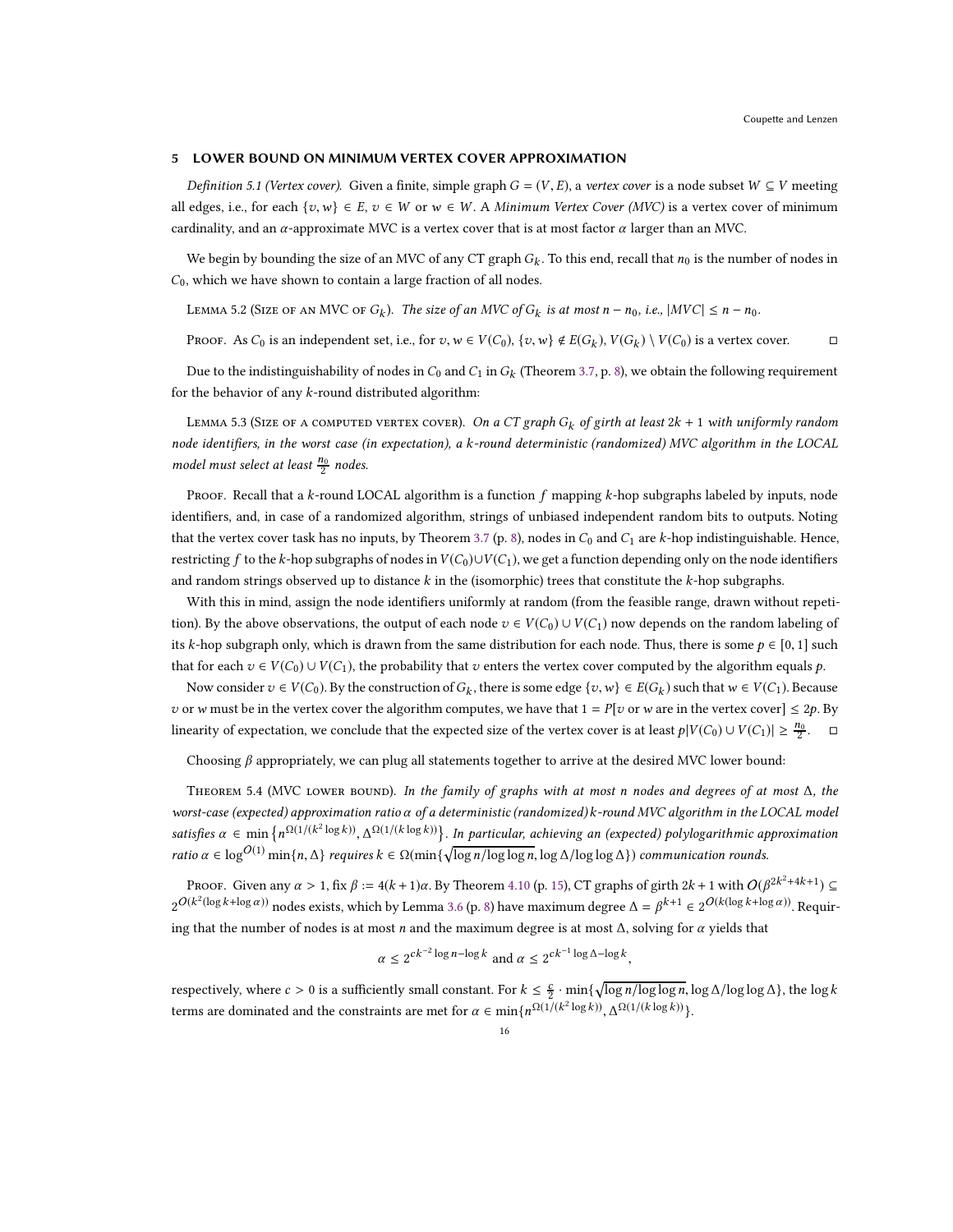Choosing  $k \in \omega\left(\min\{\sqrt{\log n/\log\log n}, \log \Delta/\log\log \Delta\}\right)$  makes  $\alpha = \min\{\log^{\omega(1)} n, \log^{\omega(1)} \Delta\}$  feasible. Hence, if we can show that for any (feasible) choice of  $\alpha$  and graph  $G_k$  conforming to  $CT_k$  for parameter  $\beta = 4(k + 1)\alpha$  and girth  $2k + 1$ , any algorithm in the LOCAL model has approximation ratio at least  $\alpha$  in the worst case (in expectation), the claim of the theorem follows. To see this, note that  $G_k$  contains a vertex cover of size  $n-n_0$  by Lemma [5.2](#page-15-1) (p. [16\)](#page-15-1) and any *k*-round algorithm selects at least  $\frac{n_0}{2}$  nodes (in expectation) under uniformly random node identifiers by Lemma [5.3](#page-15-2) (p. [16\)](#page-15-2). By Lemma [3.5](#page-7-5) (p. [8\)](#page-7-5), this results in an (expected) approximation ratio of at least  $\frac{n_0}{2(n-n_0)} \ge \frac{\beta}{4(k+1)} = \alpha$ .

# REFERENCES

- <span id="page-16-22"></span>[1] Akiyama, J., Era, H., and Harary, F. Regular graphs containing a given graph. Elemente der Mathematik 38 (1983), 15–17.
- <span id="page-16-26"></span><span id="page-16-8"></span>[2] ANGLUIN, D., AND GARDINER, A. Finite common coverings of pairs of regular graphs. Journal of Combinatorial Theory, Series B 30, 2 (1981), 184-187. [3] BALLIU, A., BRANDT, S., HIRVONEN, J., OLIVETTI, D., RABIE, M., AND SUOMELA, J. Lower bounds for maximal matchings and maximal independent sets. In 60th IEEE Annual Symposium on Foundations of Computer Science, FOCS 2019, Baltimore, Maryland, USA, November 9-12, 2019 (2019), pp. 481–497.
- <span id="page-16-15"></span>[4] BALLIU, A., HIRVONEN, J., KORHONEN, J. H., LEMPIÄINEN, T., OLIVETTI, D., AND SUOMELA, J. New classes of distributed time complexity. In Proceedings of the 50th Annual ACM SIGACT Symposium on Theory of Computing (New York, NY, USA, 2018), STOC 2018, ACM, pp. 1307–1318.
- <span id="page-16-19"></span>[5] BAR-YEHUDA, R., CENSOR-HILLEL, K., GHAFFARI, M., AND SCHWARTZMAN, G. Distributed approximation of maximum independent set and maximum matching. In Proceedings of the ACM Symposium on Principles of Distributed Computing (New York, NY, USA, 2017), PODC '17, ACM, pp. 165–174.
- <span id="page-16-13"></span>[6] Bar-Yehuda, R., Censor-Hillel, K., and Schwartzman, G. A distributed (2+<sup>ϵ</sup> )-approximation for vertex cover in <sup>O</sup>(log <sup>∆</sup>/<sup>ϵ</sup> log log <sup>∆</sup>) rounds. In Proceedings of the 2016 ACM Symposium on Principles of Distributed Computing (New York, NY, USA, 2016), PODC '16, ACM, pp. 3–8.
- <span id="page-16-9"></span>[7] Brandt, S., Fischer, O., Hirvonen, J., Keller, B., Lempiäinen, T., Rybicki, J., Suomela, J., and Uitto, J. A lower bound for the distributed lovász local lemma. In Proceedings of the Forty-Eighth Annual ACM Symposium on Theory of Computing (New York, NY, USA, 2016), STOC âĂŹ16, Association for Computing Machinery, p. 479âĂŞ488.
- <span id="page-16-10"></span>[8] CHANG, Y., HE, Q., LI, W., PETTIE, S., AND UITTO, J. The complexity of distributed edge coloring with small palettes. In Proceedings of the Twenty-Ninth Annual ACM-SIAM Symposium on Discrete Algorithms, SODA 2018, New Orleans, LA, USA, January 7-10, 2018 (2018), pp. 2633–2652.
- <span id="page-16-2"></span>[9] Czygrinow, A., Hańćkowiak, M., AND WAWRZYNIAK, W. Fast distributed approximations in planar graphs. In Proceedings of the 22nd International Symposium on Distributed Computing (Berlin, Heidelberg, 2008), DISC âĂŹ08, Springer-Verlag, p. 78âĂŞ92.
- <span id="page-16-25"></span>[10] ERDŐS, P., AND SACHS, H. Reguläre graphen gegebener taillenweite mit minimaler knotenzahl. Wiss. Z. Martin-Luther-Univ. Halle-Wittenberg Math.-Natur. Reihe 12, 3 (1963), 251–257.
- <span id="page-16-16"></span>[11] FEUILLOLEY, L., FRAIGNIAUD, P., AND HIRVONEN, J. A Hierarchy of Local Decision. In 43rd International Colloquium on Automata, Languages, and Programming (ICALP 2016) (Dagstuhl, Germany, 2016), I. Chatzigiannakis, M. Mitzenmacher, Y. Rabani, and D. Sangiorgi, Eds., vol. 55 of Leibniz International Proceedings in Informatics (LIPIcs), Schloss Dagstuhl–Leibniz-Zentrum fuer Informatik, pp. 118:1–118:15.
- [12] Fraigniaud, P., Korman, A., and Peleg, D. Towards a complexity theory for local distributed computing. J. ACM 60, 5 (Oct. 2013), 35:1–35:26.
- <span id="page-16-17"></span>[13] GHAFFARI, M., KUHN, F., AND MAUS, Y. On the complexity of local distributed graph problems. In Proceedings of the 49th Annual ACM SIGACT Symposium on Theory of Computing (New York, NY, USA, 2017), STOC 2017, ACM, pp. 784–797.
- <span id="page-16-3"></span>[14] Göös, M., HIRVONEN, J., AND SUOMELA, J. Lower bounds for local approximation. *J. ACM 60*, 5 (Oct. 2013), 39:1–39:23.
- <span id="page-16-4"></span>[15] Göös, M., Hirvonen, J., and Suomela, J. Linear-in-∆ lower bounds in the local model. Distributed Computing 30, 5 (2017), 325–338.
- <span id="page-16-23"></span>[16] Hall, P. On representatives of subsets. Journal of the London Mathematical Society s1-10, 1 (1935), 26–30.
- <span id="page-16-24"></span>[17] König, D. Über graphen und ihre anwendung auf determinantentheorie und mengenlehre. Mathematische Annalen 77, 4 (Dec 1916), 453–465.
- <span id="page-16-0"></span>[18] KUHN, F., MOSCIBRODA, T., AND WATTENHOFER, R. What cannot be computed locally! In Proceedings of the Twenty-third Annual ACM Symposium on Principles of Distributed Computing (New York, NY, USA, 2004), PODC '04, ACM, pp. 300–309.
- <span id="page-16-11"></span>[19] KUHN, F., MOSCIBRODA, T., AND WATTENHOFER, R. The price of being near-sighted. In Proceedings of the Seventeenth Annual ACM-SIAM Symposium on Discrete Algorithm (Philadelphia, PA, USA, 2006), SODA '06, Society for Industrial and Applied Mathematics, pp. 980–989.
- <span id="page-16-12"></span>[20] Kuhn, F., Moscibroda, T., and Wattenhofer, R. Local computation: Lower and upper bounds. CoRR abs/1011.5470 (2010).
- <span id="page-16-14"></span>[21] Kuhn, F., Moscibroda, T., and Wattenhofer, R. Local computation: Lower and upper bounds. J. ACM 63, 2 (Mar. 2016), 17:1–17:44.
- <span id="page-16-7"></span>[22] LAURINHARJU, J., AND SUOMELA, J. Brief announcement: LinialâĂŹs lower bound made easy. In Proceedings of the 2014 ACM Symposium on Principles of Distributed Computing (New York, NY, USA, 2014), PODC âĂŹ14, Association for Computing Machinery, p. 377âĂŞ378.
- <span id="page-16-5"></span>[23] LENZEN, C., AND WATTENHOFER, R. Leveraging linialâĂŹs locality limit. In Proceedings of the 22nd International Symposium on Distributed Computing (Berlin, Heidelberg, 2008), DISC âĂŹ08, Springer-Verlag, p. 394âĂŞ407.
- <span id="page-16-1"></span>[24] Linial, N. Locality in distributed graph algorithms. SIAM Journal on Computing 21, 1 (1992), 193–201.
- <span id="page-16-6"></span>[25] Naor, M., and Stockmeyer, L. What can be computed locally? SIAM J. Comput. 24, 6 (Dec. 1995), 1259âĂŞ1277.
- <span id="page-16-20"></span>[26] Panconesi, A., and Rizzi, R. Some simple distributed algorithms for sparse networks. Distrib. Comput. 14, 2 (Apr. 2001), 97âĂŞ100.
- <span id="page-16-21"></span>[27] PELEG, D. Distributed Computing: A Locality-Sensitive Approach. Society for Industrial and Applied Mathematics, Philadelphia, PA, 2000.
- <span id="page-16-18"></span>[28] SUOMELA, J. Survey of local algorithms. ACM Comput. Surv. 45, 2 (Mar. 2013), 24:1-24:40.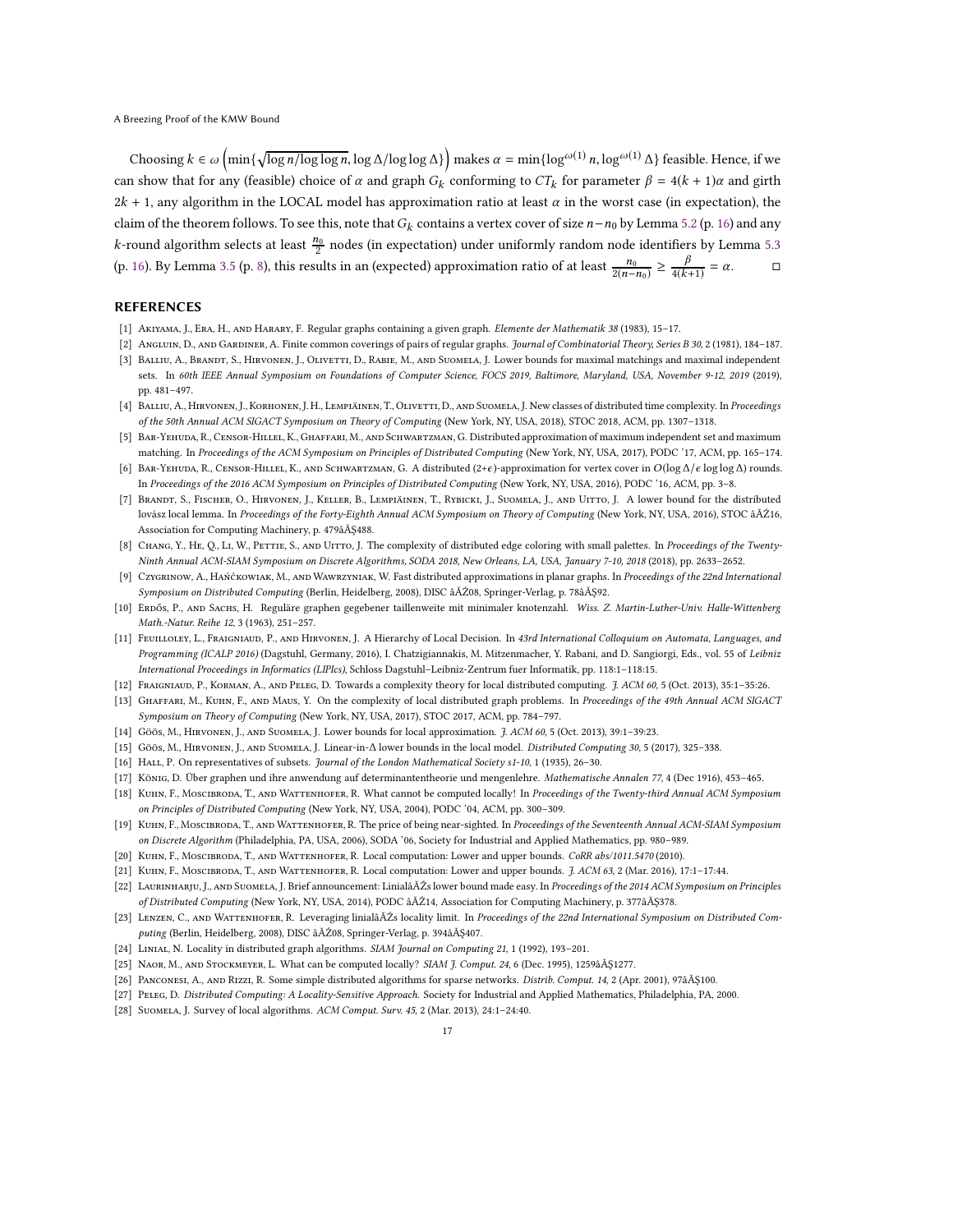<span id="page-17-0"></span>[29] SUOMELA, J. Distributed algorithms (online textbook), 2019.

# A FURTHER LOWER BOUNDS

Definition A.1 (Fundamental graph problems). Given a finite, simple graph  $G = (V, E)$ ,

- Minimum Vertex Cover (MVC) ... find a minimum vertex subset  $S \subseteq V$  s.t.  $\forall \{u, v\} \in E : u \in S \lor v \in S$ .
- Minimum Dominating Set (MDS) ... find a minimum vertex subset  $S \subseteq V$  s.t.  $\forall v \in V : v \in S \lor \exists u \in S :$  $\{u, v\} \in E$ .
- Maximum Matching (MaxM) ... find a maximum edge subset  $T \subseteq E$  s.t.  $\forall e_1, e_2 \in T : e_1 \cap e_2 = \emptyset$ .
- Maximal Matching (MM) ... find an inclusion-maximal edge subset  $T \subseteq E$  s.t.  $\forall e_1, e_2 \in T : e_1 \cap e_2 = \emptyset$ .
- Maximal Independent Set (MIS) ... find an inclusion-maximal vertex subset  $S \subseteq V$  s.t.  $\forall u, v \in S : \{u, v\} \notin E$ .



Fig. 5. Relationships between the lower bounds derived for fundamental graph problems (adapted from [\[21\]](#page-16-14)). Optimization problems marked blue; binary problems marked red. Solid arrows indicate reductions; dashed arrows indicate analogy.

#### A.1 Minimum Dominating Set (MDS)

THEOREM A.2 (MDS LOWER BOUND). The best approximation ratio a k-round deterministic (randomized) MDS algorithm in the LOCAL model can achieve is  $\alpha \in n^{\Omega(1/k^2)}/k$  and  $\alpha \in \Omega(\Delta^{\frac{1}{k+1}}/k)$ . Hence, to obtain an approximation ratio polylogarithmic in n or  $\Delta$ , in the worst case (in expectation) an algorithm needs to run for  $k \in \Omega(\sqrt{\log n/\log\log n})$  or  $k \in \Omega(\log \Delta/\log \log \Delta)$  rounds, respectively.

Proof. Observe that a vertex cover  $VC$  of any graph  $G$  can be transformed into a dominating set  $DS$  of its line graph  $L(G)$  without increasing its cardinality by adding one edge  $\{v,w\} \in V(L(G))$  for every node  $v \in V(G)$ . Similarly, a dominating set of  $L(G)$  can be turned into a vertex cover of G by adding the nodes v, w for all {v, w}  $\in DS(L(G))$ , at most doubling its size. Therefore, in general, MVC and MDS are equivalent up to a factor of two in the approximation ratio. Now consider a CT graph  $G_k$  and its line graph  $L(G_k)$ . In the LOCAL model of computation, a  $k$ -round computation on the line graph can be simulated in  $k+1$  rounds on the original graph, i.e.,  $G_k$  and  $L(G_k)$  have the same locality properties. Hence, up to a factor of two in the approximation ratio, MVC and MDS are equivalent also in our computational model. The stated bounds hence follow analogously to Theorem [5.4](#page-15-3) (p. [16\)](#page-15-3).

## A.2 Maximum Matching (MaxM)

Here, we are dealing with a packing problem, rather than a covering problem, and we are asked to select edges, rather than nodes. Therefore, instead of using a reduction from MVC, we amend the CT graph construction to allow for edge indistinguishability arguments:

Definition A.3 (k-hop edge indistinguishability). Two edges  $\{v,w\}$  and  $\{v',w'\}$  are k-hop indistinguishable if it holds that  $G^k(\{v, w\}) := G^k(\{v\}) \cup G^k(\{w\}) \cong G^k(\{v'\}) \cup G^k(\{w'\}) =: G^k(\{v', w'\}).$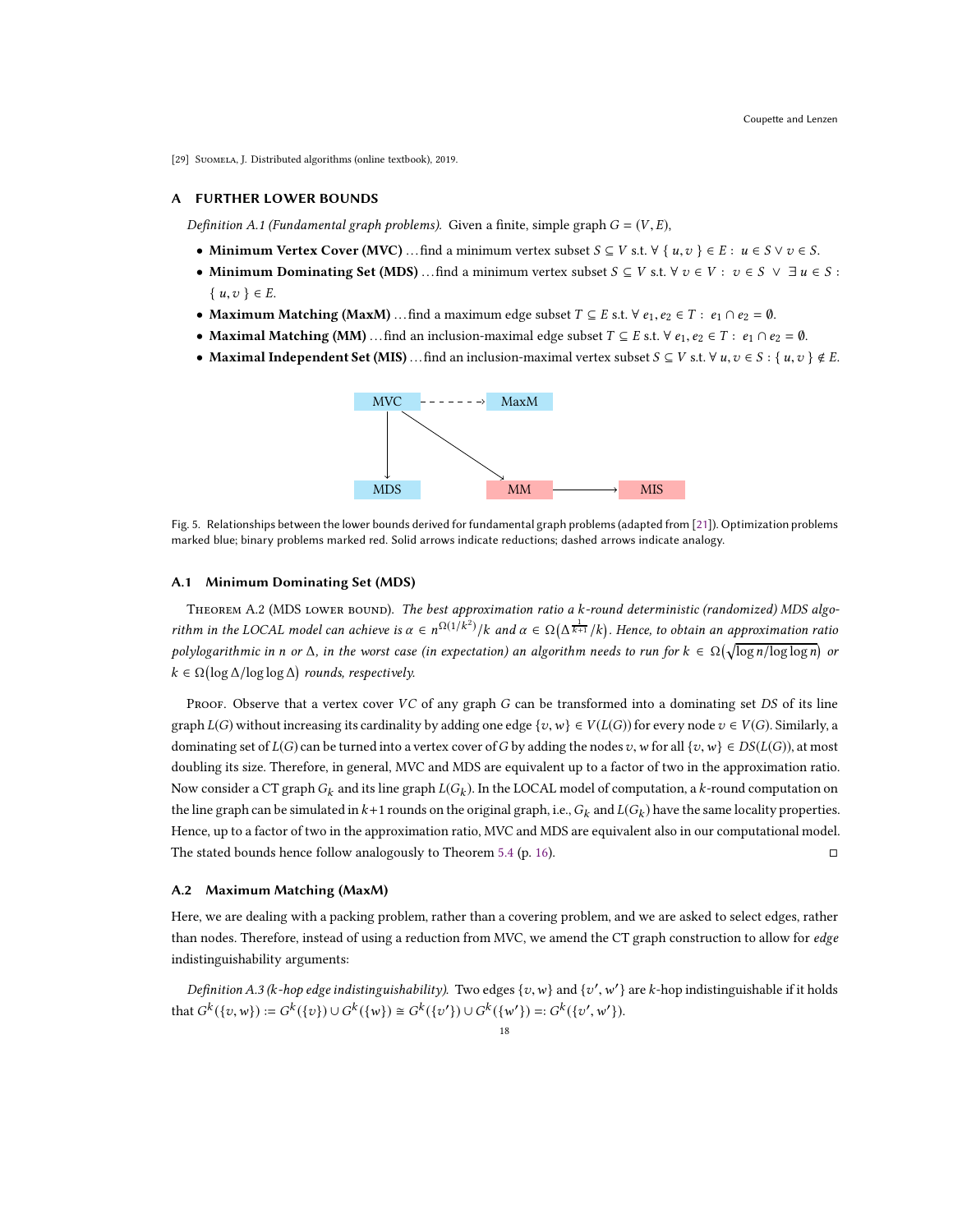THEOREM A.4 (MAXM LOWER BOUND). The best approximation ratio a k-round deterministic (randomized) MaxM algorithm in the LOCAL model can achieve is  $\alpha \in n^{\Omega(1/k^2)}/k$  and  $\alpha \in \Omega(\Delta^{\frac{1}{k+1}}/k)$ . Hence, to obtain an approximation ratio polylogarithmic in n or  $\Delta$ , in the worst case (in expectation) an algorithm needs to run for  $k \in \Omega(\sqrt{\log n/\log\log n})$ or  $k \in \Omega(\log \Delta/\log \log \Delta)$  rounds, respectively.

Proof. We create a hard graph  $H_k$  from two copies of  $G_k$   $(G_k$  and  $\bar{G}_k$ ) by adding a perfect matching to connect each node from  $G_k$  with its counterpart in  $\bar{G}_k$ .<sup>[9](#page-18-0)</sup> Now, in addition to the neighbors in  $G_k$ , each node has  $1 = \beta^0$  neighbors in the copy of its own cluster in  $\bar{G}_k$  . Figure [6](#page-18-1) (p. [19\)](#page-18-1) illustrates the construction.

Since  $G_k$  and  $\bar{G}_k$  are CT graphs, all nodes in the clusters  $C_0$ ,  $\bar{C}_0$ ,  $C_1$ , and  $\bar{C}_1$  had isomorphic  $k$ -hop subgraphs before the matching was added. As the edges from the matching connect each node from  $G_k$  precisely with its counterpart in  $\bar{G}_k$ , and both graphs have girth  $\geq 2(k+1)$ , adding the matching cannot break symmetry, so all nodes in the clusters  $C_0$ ,  $\bar{C}_0$ ,  $C_1$ , and  $\bar{C}_1$  have isomorphic k-hop subgraphs in  $H_k$  as well. From the definition of edge indistinguishability, it

<span id="page-18-1"></span>

Fig. 6. Construction of  $H_2$  from two copies of  $G_2$ ; perfect matching marked red. The edges represented by the thickened lines are -hop indistinguishable.

is clear that for  $v \in C_0$  and  $w \in C_1$  with  $\{v, w\} \in E(G_k)$ , the edges  $\{v, w\}$ ,  $\{v, \bar{v}\}$ ,  $\{w, \bar{w}\}$ , and  $\{\bar{v}, \bar{w}\}$  have isomorphic k-hop subgraphs (we could again define an algorithm analogous to Algorithm [1,](#page-8-0) p. [9,](#page-8-0) to construct the isomorphism explicitly). It follows that the edges running between  $C_0$  and  $C_1$  ( $\bar{C}_0$  and  $\bar{C}_1$ ) are indistinguishable from the edges running between  $C_0$  and  $\bar{C}_0$  ( $C_1$  and  $\bar{C}_1$ ).

Now consider a node  $v \in C_0$  and the set  $E_v$  of  $\beta + 1$  pairwise indistinguishable edges that have v as an endpoint. To guarantee a valid matching, a deterministic algorithm operating on a labeling chosen uniformly at random must ensure  $\sum_{e \in E_v} p(e) \leq 1$ , so each edge  $e$  (including the edge running from  $v$  to  $v' \in \bar{C}_0$ ) must be selected into the matching with probability  $p(e) \leq \frac{1}{\beta+1}$ . Consequently, the expected number of edges contributed to the matching by edges running between  $C_0$  and  $\bar{C}_0$  is  $\mathbb{E}[|M(C_0,\bar{C}_0)_D|] \leq \frac{n_0}{\beta+1}$  by linearity of expectation. To obtain a feasible matching,

<span id="page-18-0"></span><sup>&</sup>lt;sup>9</sup>This idea appears already in [\[19](#page-16-11)], but the construction differs from the one presented here in that all powers of  $\beta$  are shifted by one, e.g., nodes in  $C_0$ have  $\beta^1$ , rather than  $\beta^0$ , neighbors in  $C_1$ .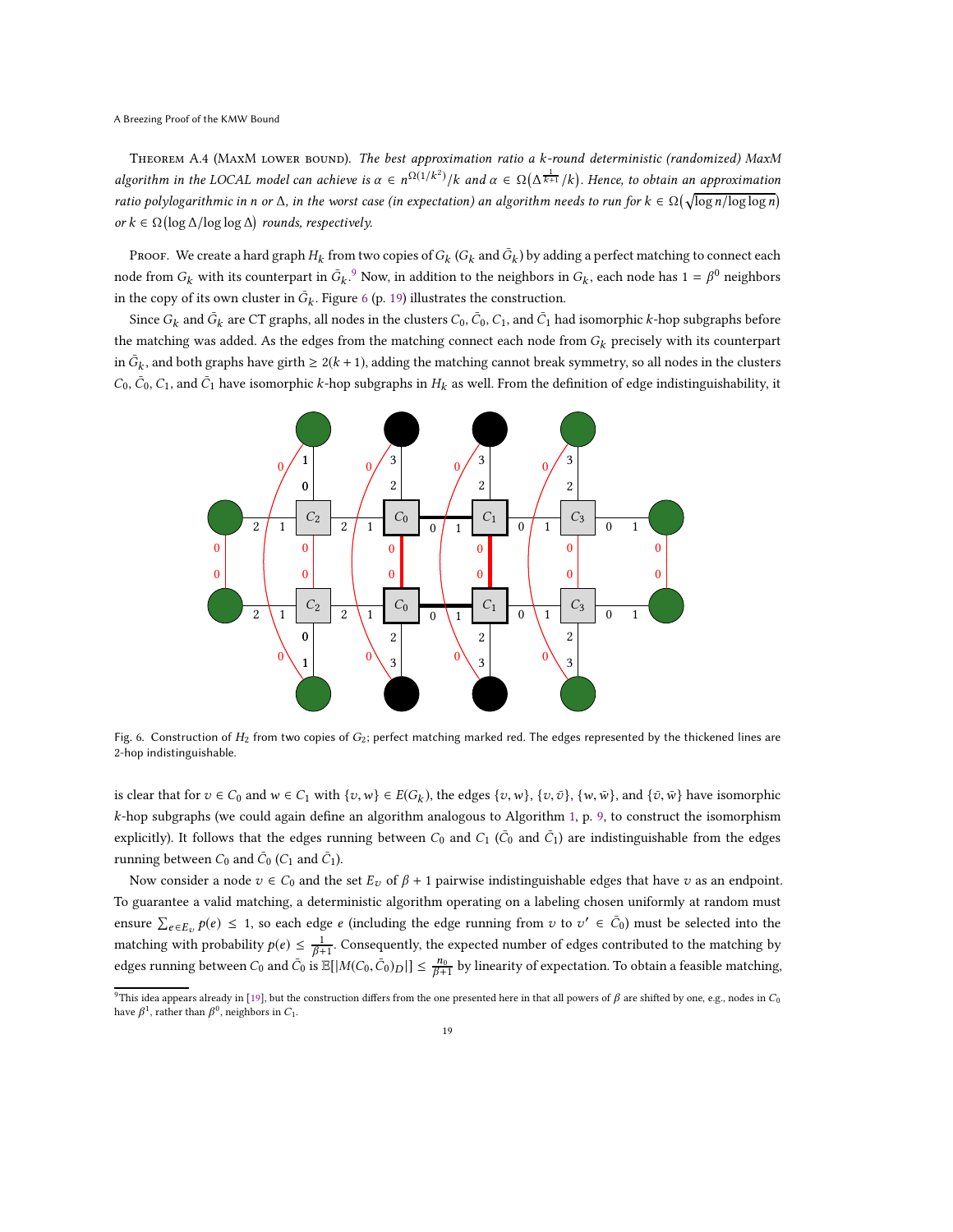the number of edges in the matching without an endpoint in  $C_0 \cup \bar{C}_0$  can be at most  $2n - 2n_0$ , where  $n := |V(G_k)|$  and  $n_0 := |V(C_0)|$ . It follows that there exists at least one labeling for which a k-round deterministic algorithm produces a matching with

$$
|M_D| \leq \frac{n_0}{\beta+1} + 2n - 2n_0 \leq n_0 \cdot \frac{4(k+1)+1}{\beta} \in O\left(n \cdot \frac{k}{\beta}\right),
$$

where in the second to last step we applied Lemma [3.5](#page-7-5) (p. [8\)](#page-7-5) to bound  $n - n_0$ . With  $\mathbb{E}[|M_R|] \leq \mathbb{E}[|M_D|]$  from Yao's principle, the bound generalizes to k-round randomized algorithms.

To see that this enforces the approximation ratios stated above, observe that the maximum matching for  $H_k$  has cardinality *n* by construction, i.e.,  $\alpha \in \Omega(\frac{\beta}{k})$ . The trade-offs between running time and approximation ratio in terms of n and ∆ now follow analogously to the proof of Theorem [5.4](#page-15-3) (p. [16\)](#page-15-3), noting that the increase of factor 2 in the number of nodes and additive 1 in node degrees has no asymptotic effect.

## A.3 Maximal Matching (MM)

We start by establishing the lower bound in the deterministic setting by exploiting the relationship between MM and MVC:

<span id="page-19-2"></span>THEOREM A.5 (MM LOWER BOUND FOR DETERMINISTIC ALGORITHMS). Any deterministic MM algorithm needs to run for  $k \in \Omega$  (min  $\left\{ \sqrt{\log n/\log \log n}, \log \Delta/\log \log \Delta \right\}$ ) in the worst case.

Proof. Since taking the endpoints of a maximal matching yields a 2-approximation of MVC, the claim follows immediately from the bounds established in Theorem [5.4](#page-15-3) (p. [16\)](#page-15-3).

For the randomized setting, we do not obtain the same bounds as in Theorem [5.4](#page-15-3) (p. [16\)](#page-15-3) immediately. The reason is that randomized algorithms for binary problems lend themselves to Las Vegas algorithms, whereas randomized algorithms for optimization problems lend themselves to Monte Carlo algorithms. We establish the bounds for the randomized setting by showing how a randomized MM algorithm that operates in  $T$  rounds in expectation can be used to compute an  $O(1)$  approximation in expectation for MVC in  $2T + 2$  rounds:

<span id="page-19-3"></span>THEOREM A.6 (MM LOWER BOUND FOR RANDOMIZED ALGORITHMS). In expectation, to find a solution, any randomized MM algorithm needs to run for  $k \in \Omega(\sqrt{\log n/\log \log n})$  and  $k \in \Omega(\log \Delta/\log \log \Delta)$  rounds.

Proof. Let  $\mathcal{A}_M$  be an MM algorithm with expected time complexity T, running on some graph  $G = (V, E)$  with maximum degree  $\Delta$ . The following MVC approximation algorithm  $\mathcal{A}_{VC}$  runs with fixed time complexity 2T + 2:

- (1) For a sufficiently large constant c, execute c ln  $\Delta$  independent runs *i* of the following in parallel:
	- (a) All nodes simulate  $\mathcal{A}_M$  for 2T rounds.
	- (b) If  $E_M$  is the edge set selected after these rounds, every node that is incident with more than one selected edge removes all selected incident edges from  $E_M$  in an additional round of communication.
	- (c) All nodes (locally) output the endpoints of all edges remaining in  $E_M$  as  $V'_{VC,i}$ .
- <span id="page-19-1"></span><span id="page-19-0"></span>(2) Define  $x_v := 6 \cdot \frac{|\{i | v \in V'_{VC,i}\}|}{c \ln \Delta}$ , and set  $V_{VC} := \{v \in V \mid x_v \ge 1\}.$
- (3) All nodes communicate whether they are in  $V_{VC}$ , and nodes with a remaining uncovered edge join  $V_{VC}$ .

The final step ensures that the algorithm returns a vertex cover.